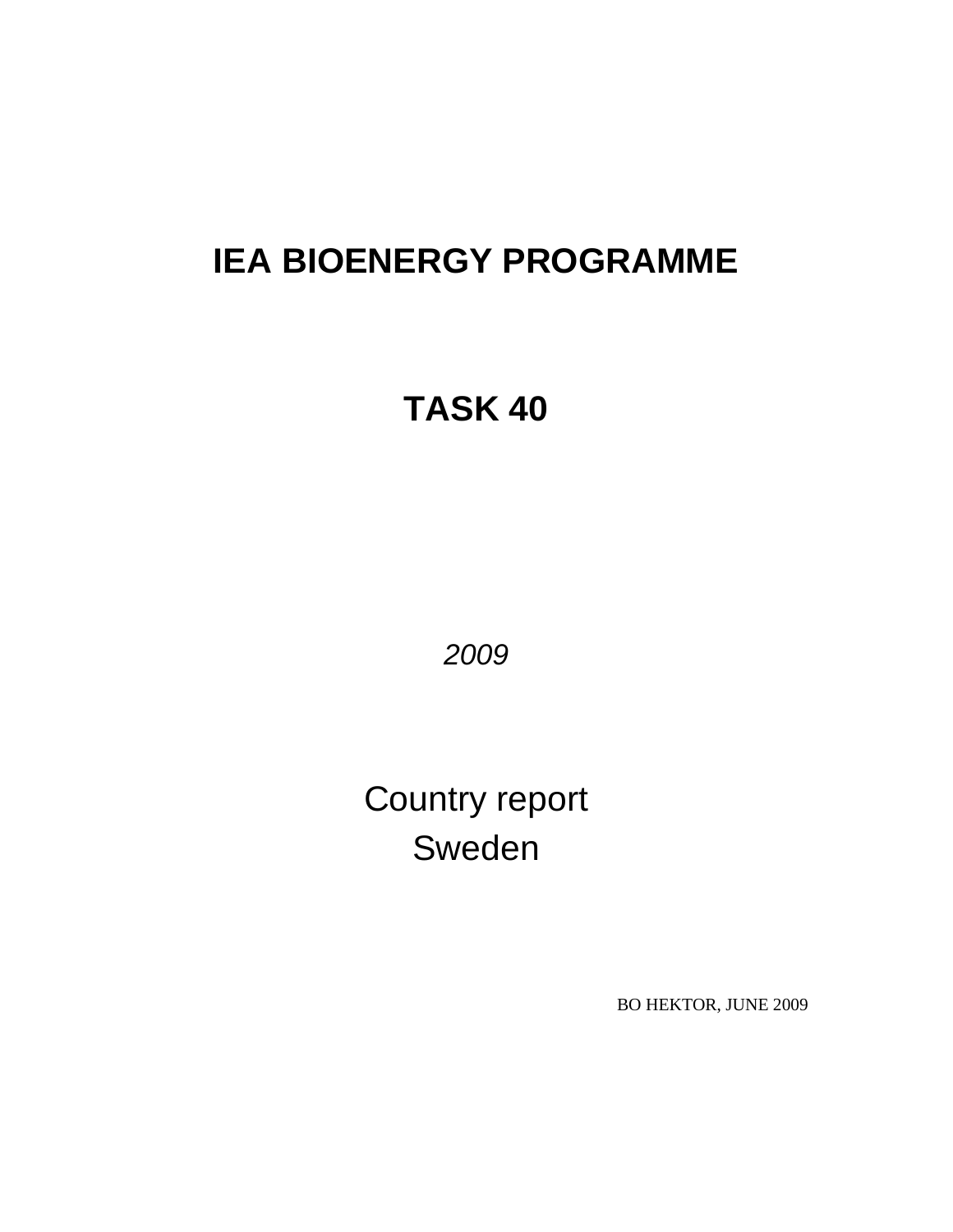

# **ECONOMIC GROWTH AND CARBON REDUCTION**

# **BIOENERGY IN SWEDEN IN A NUT-SHELL!**

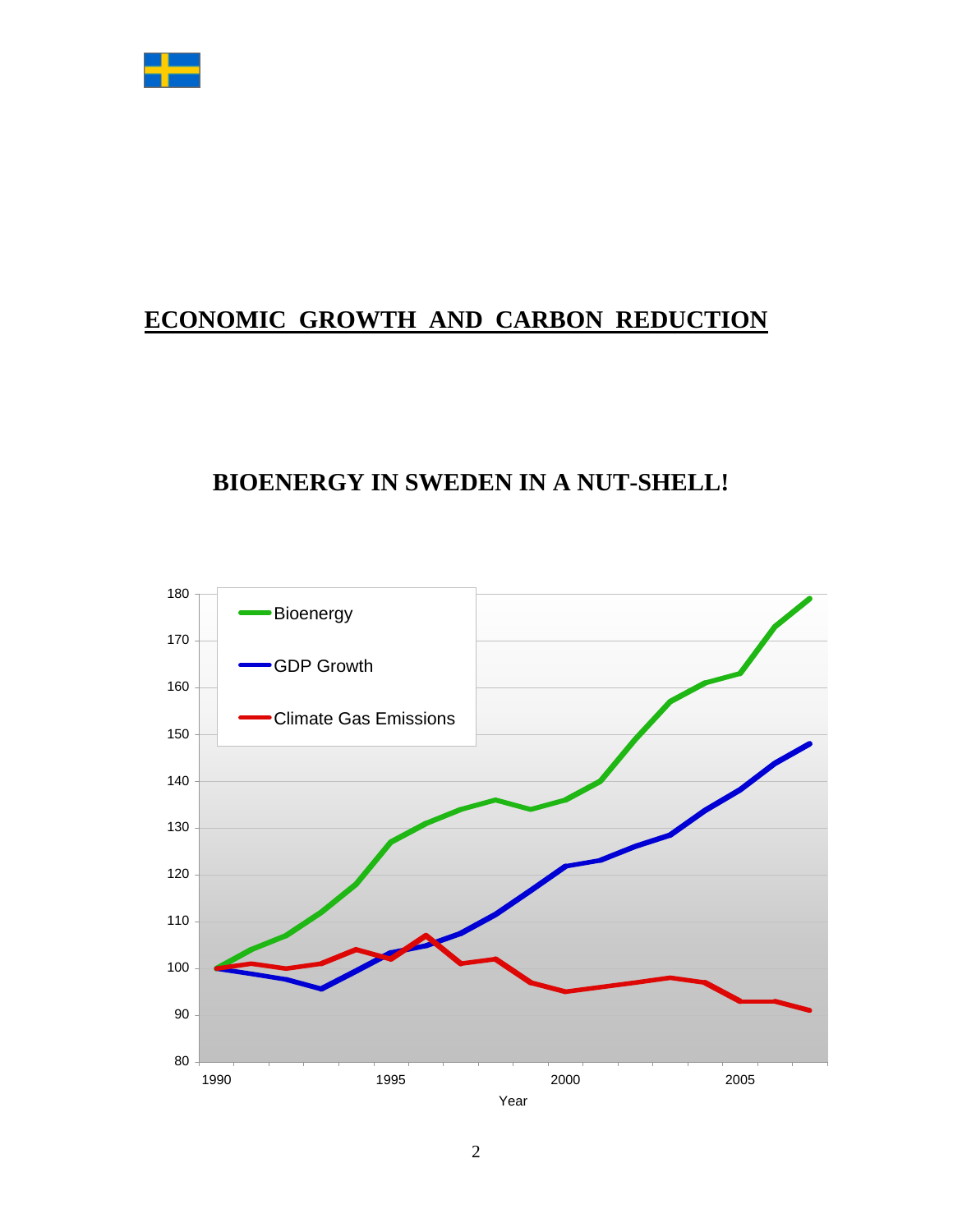

# **CONTENTS**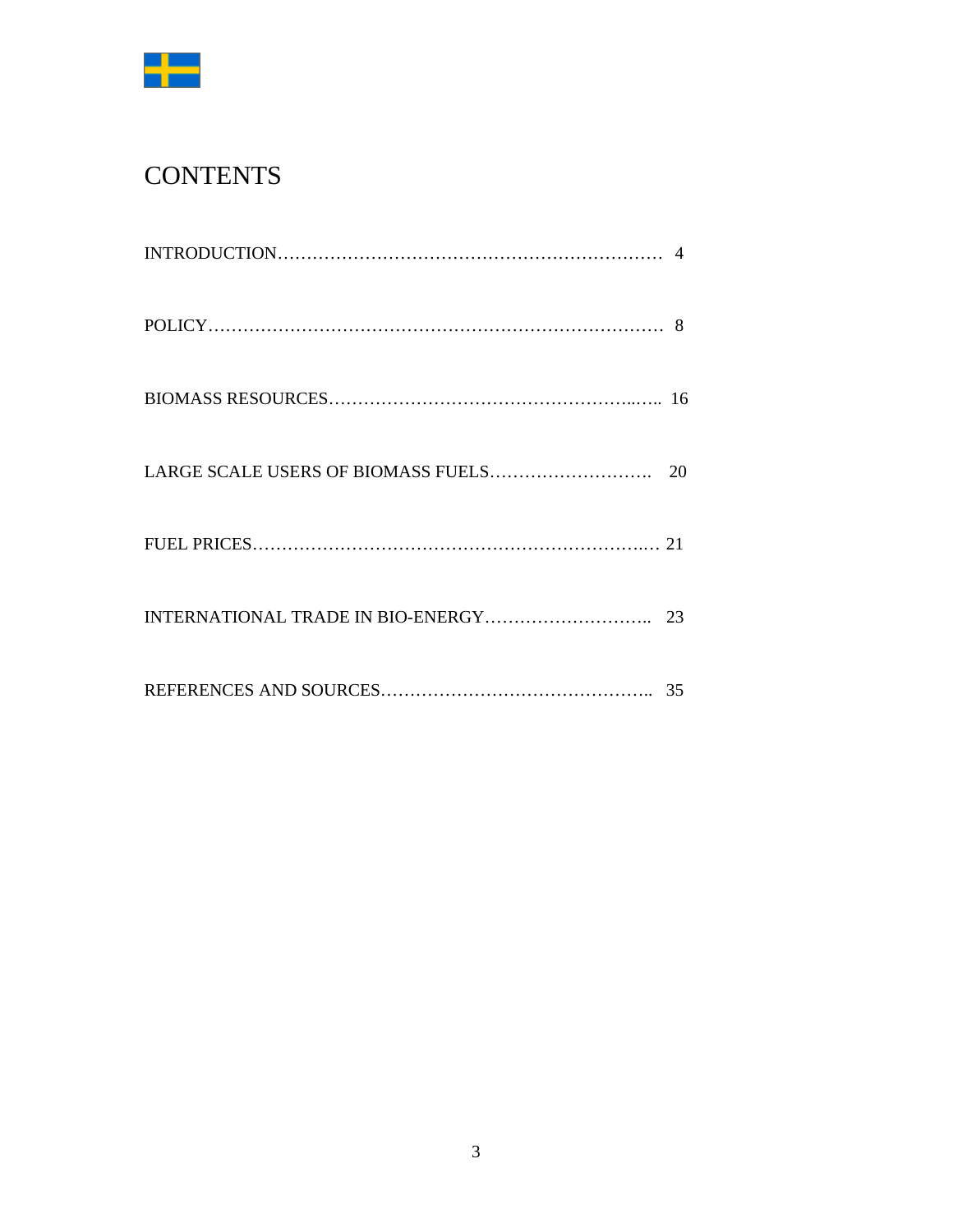

# 1. INTRODUCTION

The energy sector of Sweden is in a stage of transformation as a response to several new conditions. In particular, this seems to be true for the sub-sector bio-energy. Thus, a prolongation of trends for the historical data and information in the presented statistical tables and charts in this report would not necessarily be the most appropriate method to predict future development. However, the historical data can be used to determine the starting points for new development trends.

Examples of these new or changed conditions are: extreme fluctuations of the price for crude oil; an emerging shortage in northern Europe of saw mill residues and other traditional raw materials for utilization in the bioenergy sector. In 2007/2008 that led to sharp price increases for raw material especially in neighbouring countries. The strong political commitments for transformation of the Swedish energy system towards sustainability and renewables have been reinforced.

In the field of bioenergy, the focus of technical R&D has shifted from issues related to utilization of inferior surplus biomass, to comprehensive and integrated planning for rational and integrated use of available biomass resources. It is pre-assumed that the energy sector will become a major user of biomass and that the biomass resources have to be utilized wisely. Apart from direct heating, this includes CHP (combined heat and power), and bio-refineries for combined production/generation of e.g. pulp, propellant fuels, pellets, heat and electricity.

Three major aspects are taken into consideration in the transformation of the energy sector: long term sustained security of supply, environmental sustainability, and energy cost efficiency. At present, all three aspects are included with more or less equal weight in the policy decisions for future development.

### **Table 1. Sweden in brief**

| Population       | 9.2 million           |
|------------------|-----------------------|
| Land area        | 41.3 million hectares |
| of which         |                       |
| forest           | 23                    |
| bogs and swamps  | 4.5                   |
| barren mountains | 4.4                   |
| agriculture land | 3.4                   |
| others           | 6                     |
|                  |                       |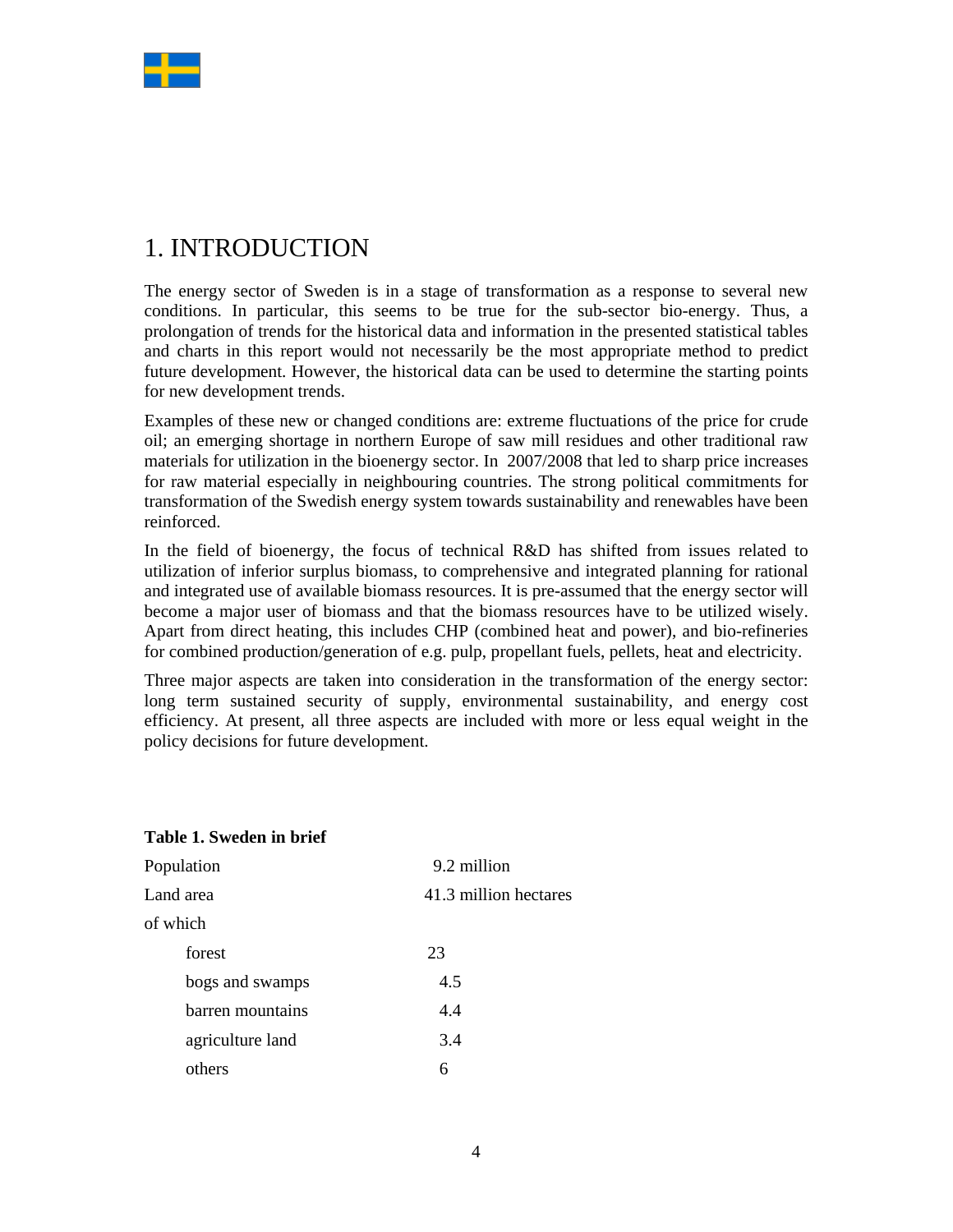

# **Supply and use of energy in Sweden 2007**

| <b>Total energy supplied</b>       | <b>TWh</b> | PJ   |
|------------------------------------|------------|------|
| Crude oil and oil products         | 199        | 715  |
| Natural gas, gasworks gas          | 11         | 41   |
| Coal and coke                      | 28         | 101  |
| Biomass derived fuels, peat, waste | 120        | 432  |
| Heat pumps                         | 6          | 20   |
| Hydro power                        | 66         | 238  |
| Nuclear (incl. heat losses)        | 191        | 689  |
| Wind power                         | 1          | 5    |
| Inport/export of electricity       | 1          | 5    |
| <b>Total</b>                       | 624        | 2247 |
| Source: Energimyndigheten          |            |      |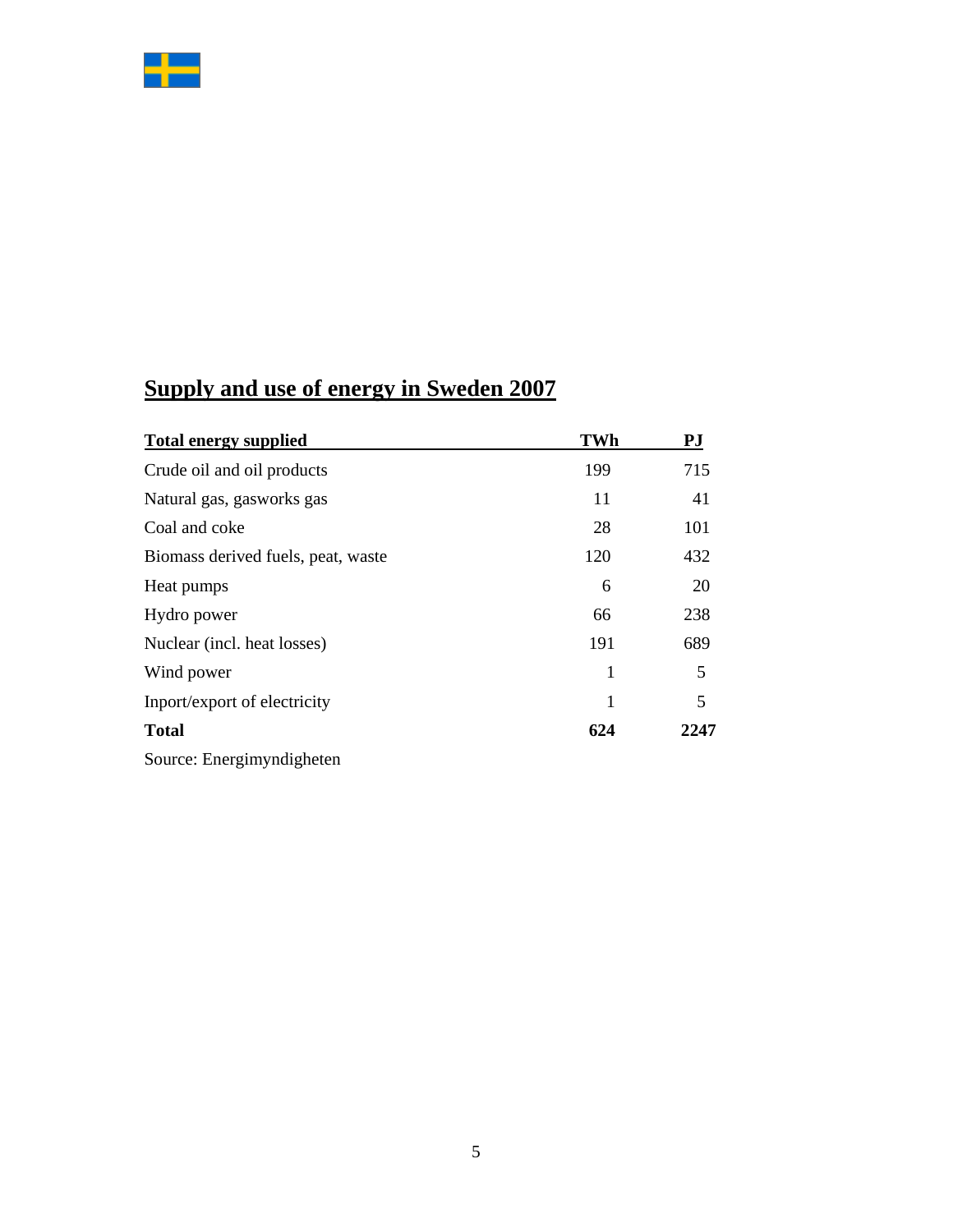

# **Use of energy**

| Total final use per energy carrier                              | TWh | PI   |
|-----------------------------------------------------------------|-----|------|
| Oil products                                                    | 131 | 471  |
| Natural gas, gasworks gas                                       | 8   | 28   |
| Coal, coke                                                      | 17  | 60   |
| Biomass derived fuels, peat, waste                              |     |      |
| (direct use, not incl. use for electricity and district heating | 70  | 254  |
| Electricity                                                     | 132 | 474  |
| District heating                                                | 47  | 169  |
| <b>Total</b>                                                    | 404 | 1455 |
| Losses and use for non-energy purposes                          |     |      |
| International marine bunkers, and for non-energy purposes       | 47  | 167  |
| Conversion and distribution losses                              |     |      |
| (excl. nuclear power generation)                                | 49  | 178  |
| Conversion losses in nuclear power generation                   | 124 | 446  |
| <b>Total</b>                                                    | 220 | 792  |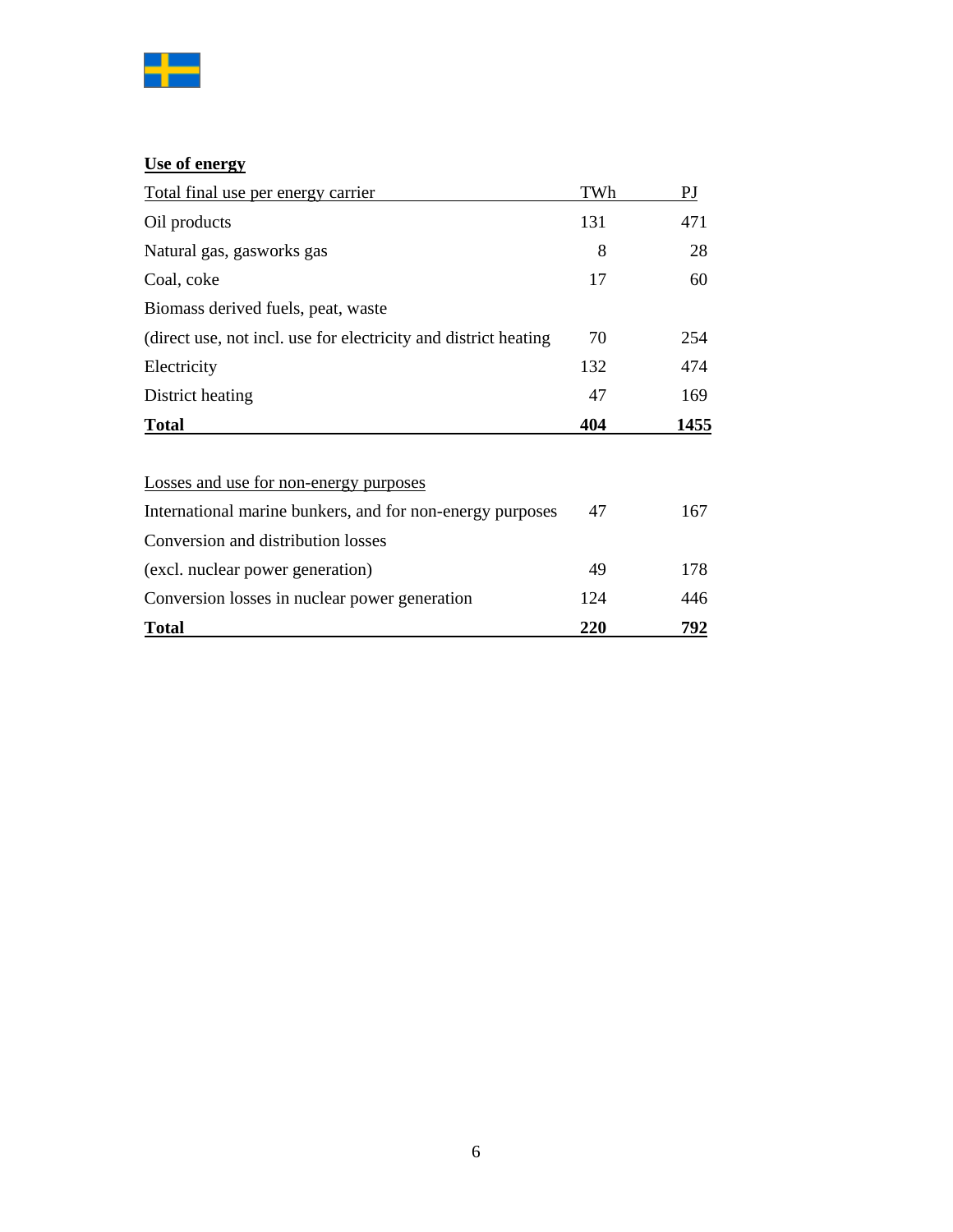

| Total final use per sector                             | <b>TWh</b>     | PJ   |
|--------------------------------------------------------|----------------|------|
| Industry                                               |                |      |
| Electricity                                            | 56             | 203  |
| District heating                                       | 5              | 19   |
| Oil products                                           | 19             | 67   |
| Natural gas, gas works gas                             | 5              | 19   |
| Coal, coke                                             | 17             | 60   |
| Biomass derived fuels, peat, waste                     | 55             | 196  |
| <b>Subtotal</b>                                        | 157            | 564  |
|                                                        |                |      |
| Transport                                              |                |      |
| Electricity                                            | 3              | 11   |
| Oil products                                           | 99             | 357  |
| Natural gas                                            | $\theta$       | 1    |
| Ethanol                                                | $\overline{2}$ | 8    |
| <b>Subtotal</b>                                        | 105            | 376  |
|                                                        |                |      |
| Residential, services, etc.                            |                |      |
| Electricity                                            | 72             | 260  |
| District heating                                       | 42             | 150  |
| Oil                                                    | 13             | 47   |
| Natural gas, gasworks gas                              | $\overline{2}$ | 8    |
| Biomass and biomass derived fuels (for direct heating) | 14             | 50   |
| <b>Subtotal</b>                                        | 143            | 515  |
|                                                        |                |      |
| <b>Total</b>                                           | 404            | 1455 |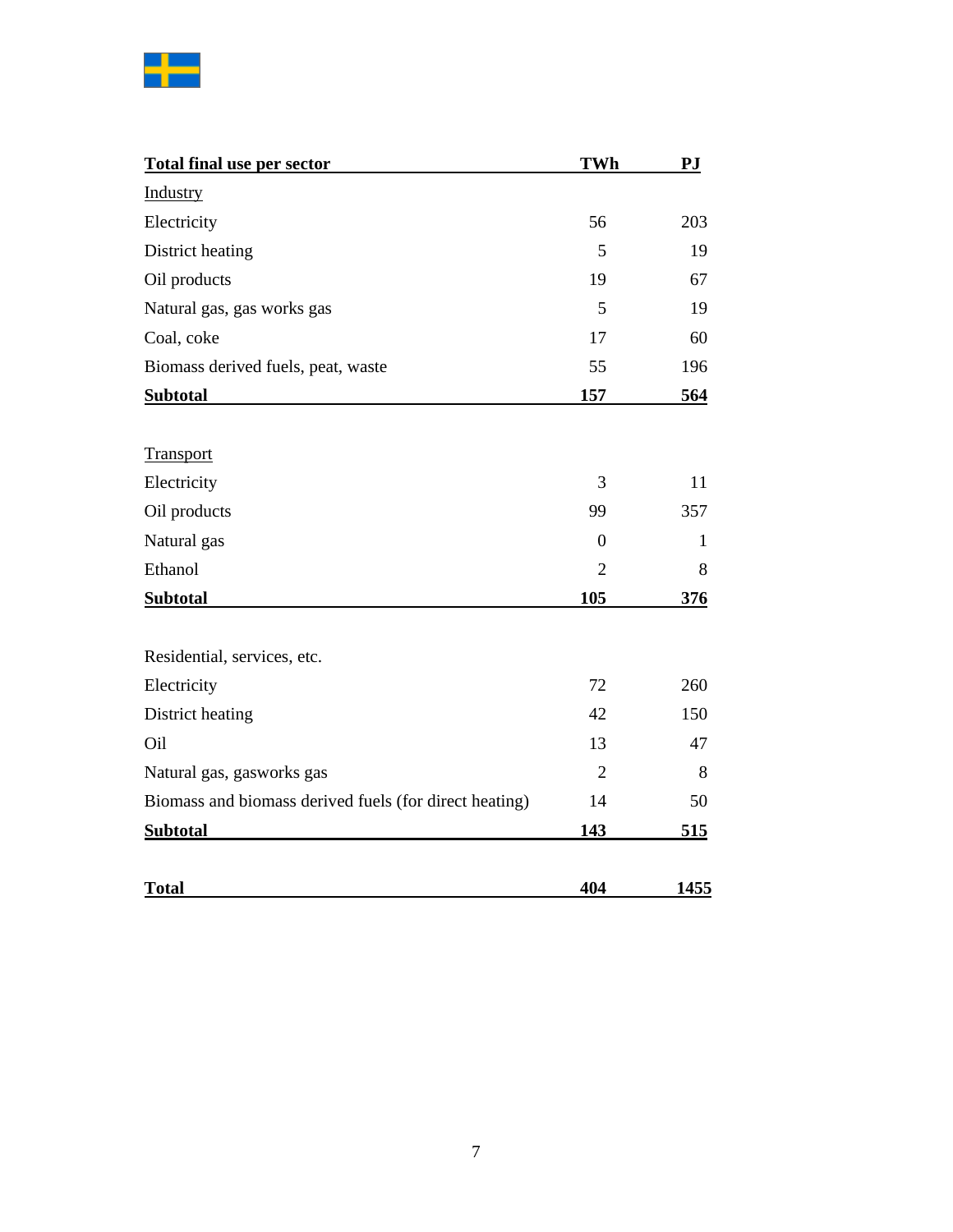

# 2 POLICY

For a very long time, the Swedish energy policy issues have focused primarily on the pros and cons of nuclear energy. The opinions have been split from mid 1950´s and onwards, more or less in two equally strong sides, one for "high tech" (nuclear), the other for organic growth (CHP, district heating, local energy) Still to-day, when a general consensus is expressed regarding the long term goals – renewable energy – these different views are embedded in the energy policy issues. After a long period with policy intentions to phase out nuclear power "when possible and feasible", the new policy opens up for maintaining and for a possible expansion of the nuclear program. However, it is clearly stated that no public budget means would be spent to support nuclear energy, and that possible expansion should be carried out in existing sites and be based on commercial decisions. One important issue behind the shift in policy is that nuclear energy is regarded to be "carbon dioxide free".

# **The current energy and climate policy.**

Sweden's government, a coalition of four parties, "Alliance for Sweden", took office on 6th October 2006. In the government's Statement of Policy, the Prime Minister sets out the government's intentions for the coming mandate period. In its Budget Bill for 2007 (presented to Parliament on 16th October, 2006), the new government presents its proposals on its policy regarding Area 21, Energy:

• The government's objective is to break the historical connection between economic growth and greater use of energy and raw materials, by means of improving the efficiency of energy use.

• Sweden's environmental activities will be determined by ambitious environment and climate targets, accompanied by clear plans of action. Strong actions will be taken in the transport, residential and industry sectors.

• Environmental and energy taxation will be designed in form of incentives for individuals and companies to act responsibly in energy and environmental matters. Taxes and regulations will promote more efficient use of energy aiming at energy conservation measures in industry and in the residential sector.

- Harmonization with the EU Energy Taxation Directive will take place.
- Expansion of combined heat and power generation will be encouraged.
- Small-scale hydro power will be entitled to green electricity certificates also after 2012.

• The government will introduce special funding for development and acceleration of the planning process for new wind power installations.

• Sweden will press for clear targets within the EU for reduction in the use of fossil energy.

• Support for climate investments will be increased, particularly for biomass based motor fuels.

• The budget allocations for research will be increased. SEK 1000 million  $(\text{\textsterling}110$  million) will be invested in climate research.

*Excerpts from Government Policy and Budget Bill (bill no. 2006/2007:1)*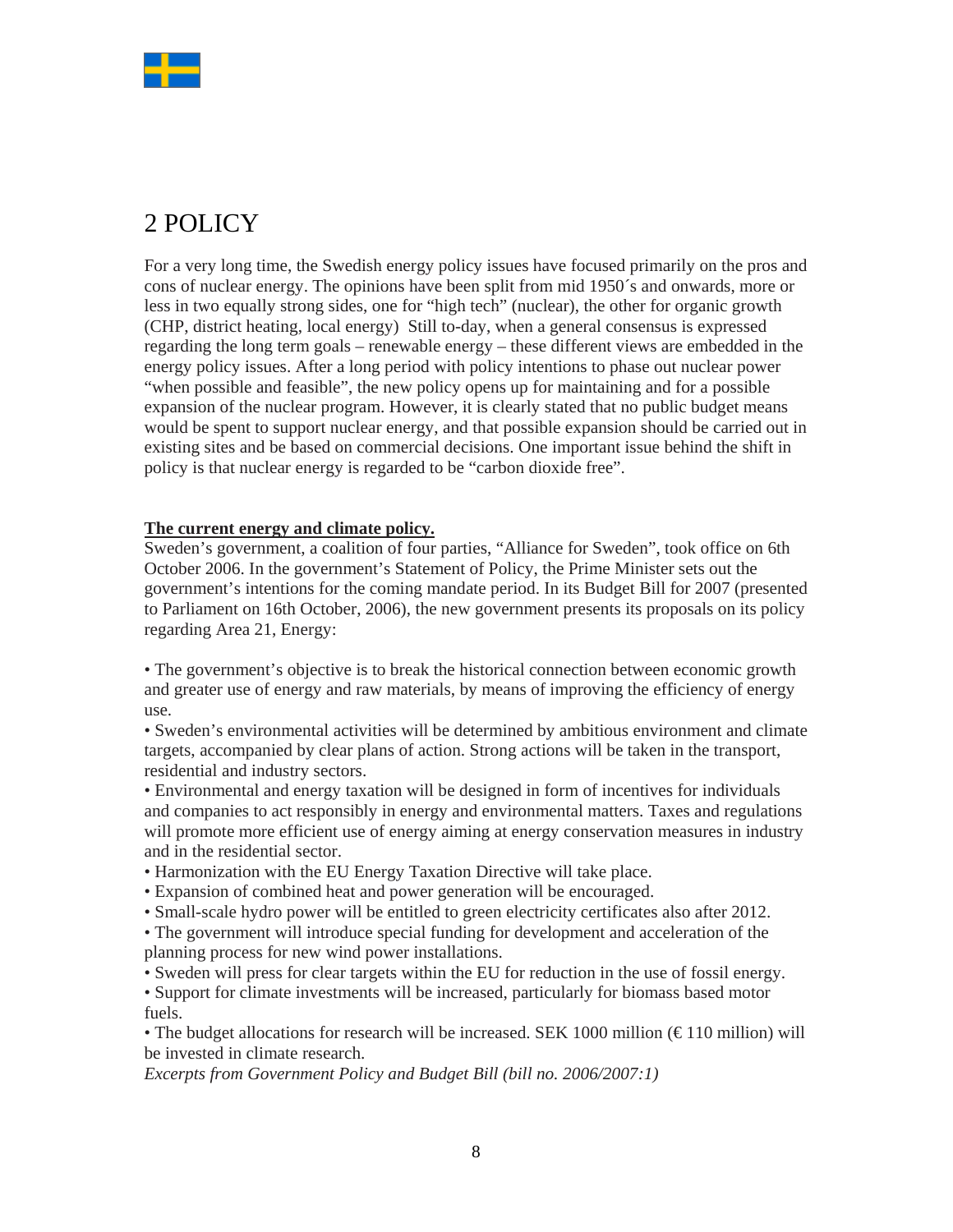

In spring 2009 the policy above was amended and complemented by i.a. the following points:

• The "load" on Sweden presented in the Energy and Climate Package of the EU was generally accepted. However, the target for renewable energy for 2020 was voluntarily raised from 49 % to 50%.

- The long term target for 2050 is zero emissions of green house gases.
- The vehicle fleet will be "independent of fossil fuels" in 2030.

#### **Policy measures and incentives**

A number of rules and incentives have been introduced in order to achieve the objectives set out in the energy and climate policy. The overall objectives are:

- to ensure the supply of electricity and other energy
- to create favourable conditions for efficient use of energy and a cost-efficient supply of energy focussing on a low negative impact on health, the environment or climate, and
- to promote the transformation to an ecologically sustained society.

For several of these overall objectives, it will be important to increase the proportion of renewable energy, to improve energy efficiency, to reduce the use of energy in absolute terms and to reduce emissions. One general means of achieving energy policy objectives, and which is intended to help to meet several of the objectives, is energy taxation, in the form of an energy tax as such, carbon dioxide tax and sulphur tax. Other important policy measures and incentives are the electricity certificate trading scheme, the energy efficiency improvement program, policy measures for infrastructure and transport, technology procurement, the climate investment program, and information activities. Emissions trading (ETS), and Research, Development and Demonstration (RD&D) constitute important elements of a long term development strategy.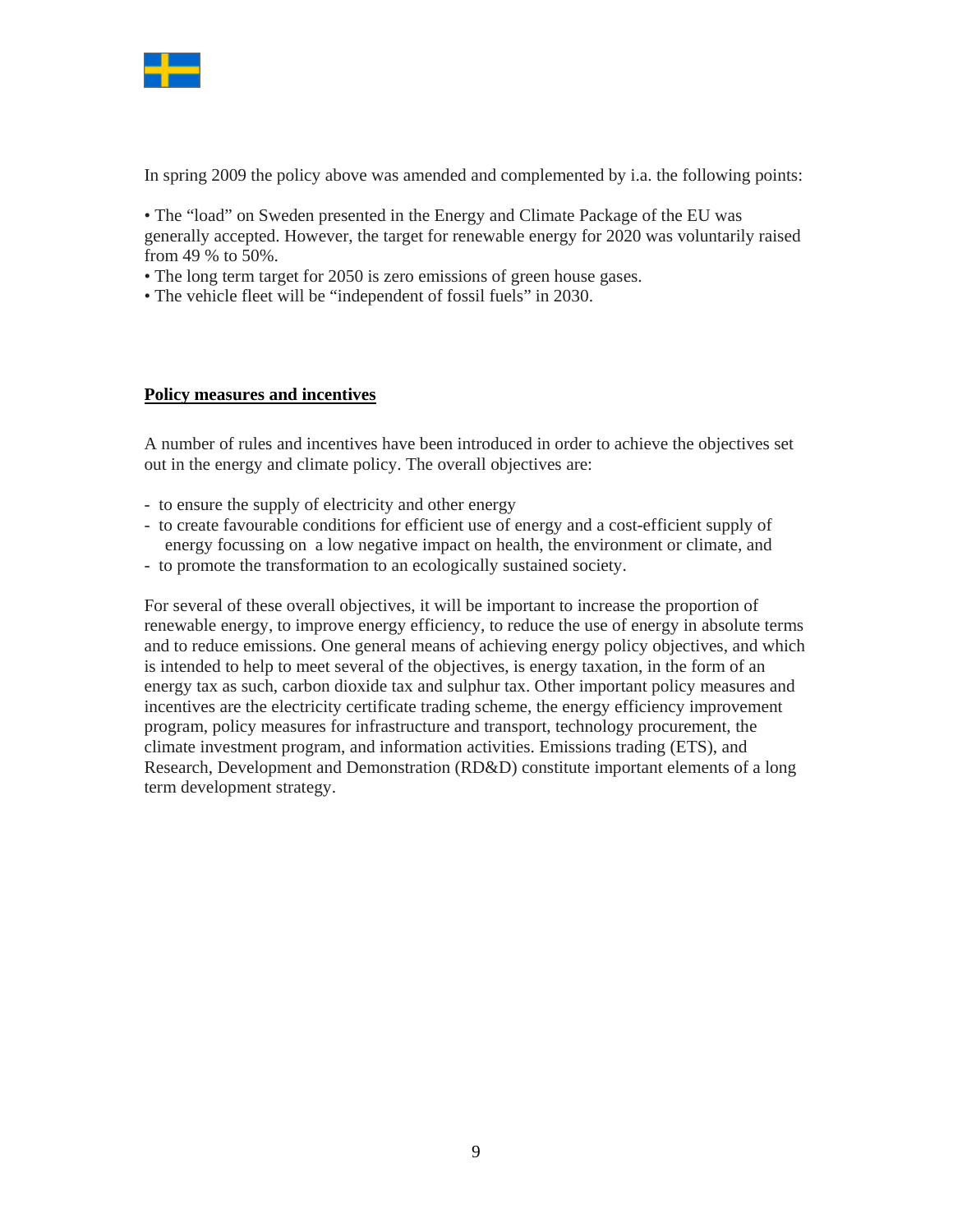

# **Table 1:** Main groups of policy measures

| <b>Administrative</b>                                          | <b>Economic</b>               | <b>Information</b>   | R&D               |
|----------------------------------------------------------------|-------------------------------|----------------------|-------------------|
| Controls                                                       | Taxes                         | Information          | Research          |
| Limit values for<br>Emissions                                  | Support, grants,<br>subsidies | Advisory<br>services | Development       |
| Target values for Lodging of<br>fuels and energy<br>efficiency | securities                    | Training             | Demonstration     |
| Long-term<br>agreements                                        | Emission<br>trading           | Opinion<br>formation | Commercialization |
| Environmental<br>classification                                | Certificate<br>trading        |                      | Procurement       |

# **Taxes**

### **Energy taxation**

The original objective of energy taxes was to finance the State's public spending requirements, but in later years the emphasis has increasingly been on the need to control the production and use of energy in order to achieve various energy and environmental policy objectives. The present energy taxation policy aims at improving the efficiency of energy use, encouraging the use of renewable energy, creating incentives for companies to reduce their environmental impact and creating favourable conditions for generation of electricity. During the oil crises of the 1970s, the aim was to reduce the use of oil. The environmental element of energy taxation was given greater importance at the beginning of the 1990s, and ever since Sweden joined the EU, there has been a progressive alignment of Swedish taxation with EU regulations. The earlier Mineral Oils Directive and the associated Tax Rate Directive have been complemented by new minimum taxation levels as part of the process of harmonization of taxation of fuels and electricity throughout the EU. Therefore, a new Swedish taxation model is being developed at present, aiming at a coordinated and consistent taxation structure. The present energy taxation system is complicated. There are different taxes on electricity and fuels, on CO2 and sulphur emissions, and a levy system on NOx emissions. The taxes can then vary, depending on whether the fuel is being used for heating or as a motor fuel, whether it is being used by industry, domestic consumers or the energy conversion sector and, in the case of electricity, what it is being used for and whether it is being used in northern Sweden or in other parts of the country.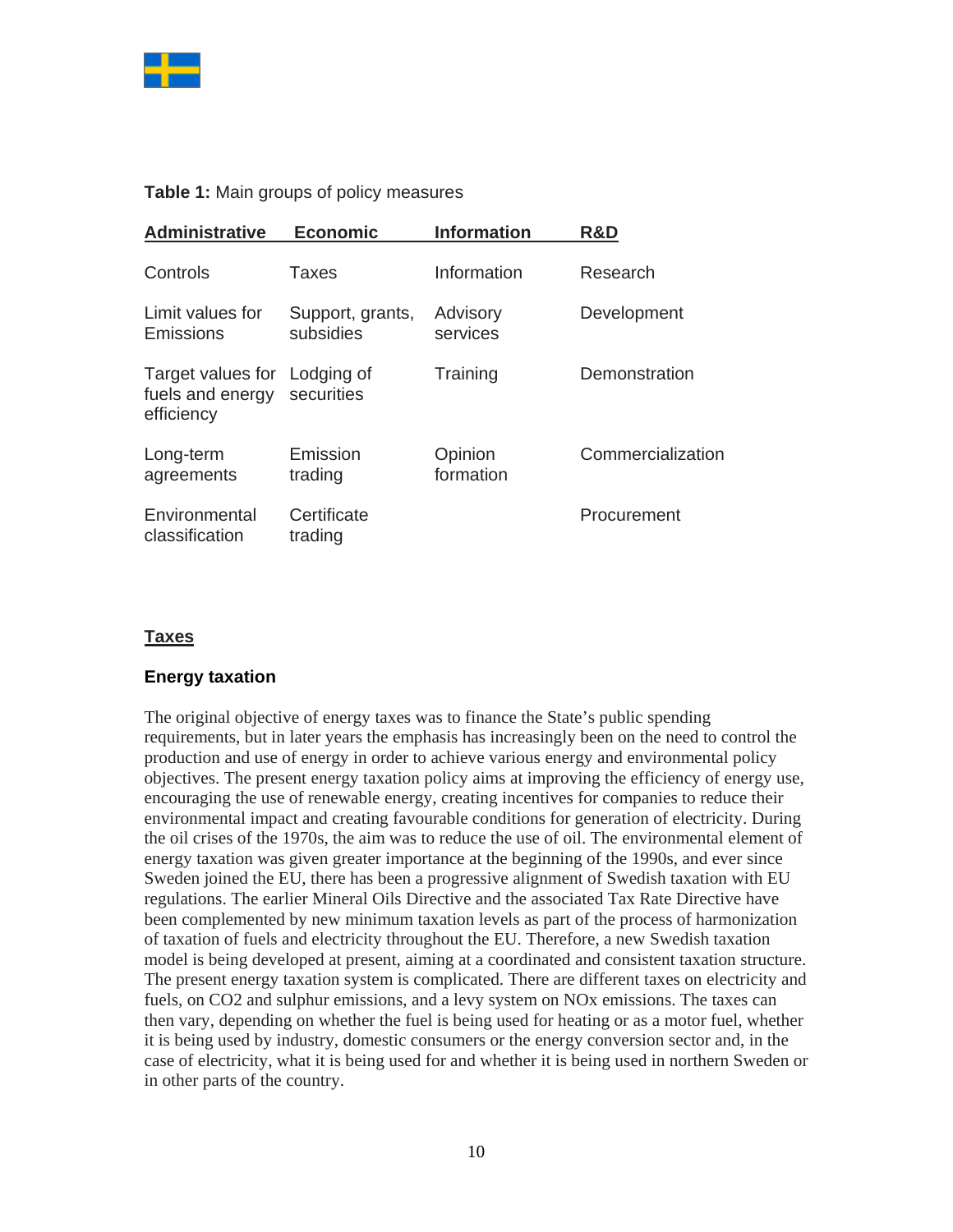

# **Types of taxes and tax rates**

'Energy tax' is an umbrella name for spot taxes on fuels and electricity. They can be roughly subdivided into fiscal taxes and environmental incentives. This latter group of taxes includes carbon dioxide and sulphur taxes. However, there is no distinct boundary between the types, as both groups have incentive effects as well as a fiscal function. The general energy tax, which has existed for several decades, and with varying purposes, is levied on most fuels, based on various factors such as their energy contents. The carbon dioxide tax, which was introduced in 1991, is levied on the emitted carbon dioxide.

The electricity certificate system

Since the beginning of the 1990s, several different systems intended to support the production of electricity from renewable energy sources have come and sometimes gone. They have included investment grants for the production of electricity from biomass, wind power and small-scale hydro power, as well as an operational subsidy for electricity generated from wind power, known as the environmental bonus.

In 2003 a new support system started for renewable electricity production, based on trading in electricity certificates for renewable electricity. The certificate trading system is complemented for wind power production by environmental bonus which, in 2005, amounted to 9 öre/kWh (about  $0.01 \times$ kWh) for onshore production and 16 öre/kWh (about 0.018  $E$ Wh) for offshore production. It is intended that a progressive reduction of this subsidy would take place.

The electricity certificate system is intended to reduce the production costs and support the development of new production in the long-term by creating competition between different types of renewable electricity production. Producers receive one certificate unit for each MWh of renewable electricity that they produce. Qualifying renewables are electricity from wind power, solar energy, geothermal energy, certain biofuels, wave energy and certain hydro power.

With effect from 1st April 2004, electricity produced from peat in cogeneration plants has also qualified for certificates. All electricity users, with the exception of energy intensive industries, are required to buy certificates corresponding to a certain percentage of their electricity use. In 2005, users had to buy certificates corresponding to 15.1 % of their electricity use. The proportion of certificates that users are required to buy (their quota obligation) varies from year to year:

During 2007, the price of one unit of electricity certificate varied around SEK 240 ( $\in$ 23). The system covers only electricity produced in Sweden.

The aim of the certificate trading system is to produce a greater proportion of the country's electricity from renewable sources, an increase by 10 TWh between 2002 and 2010 is the indicative target. In June 2006, Parliament decided on changes in the electricity certificate system. The target for renewable electricity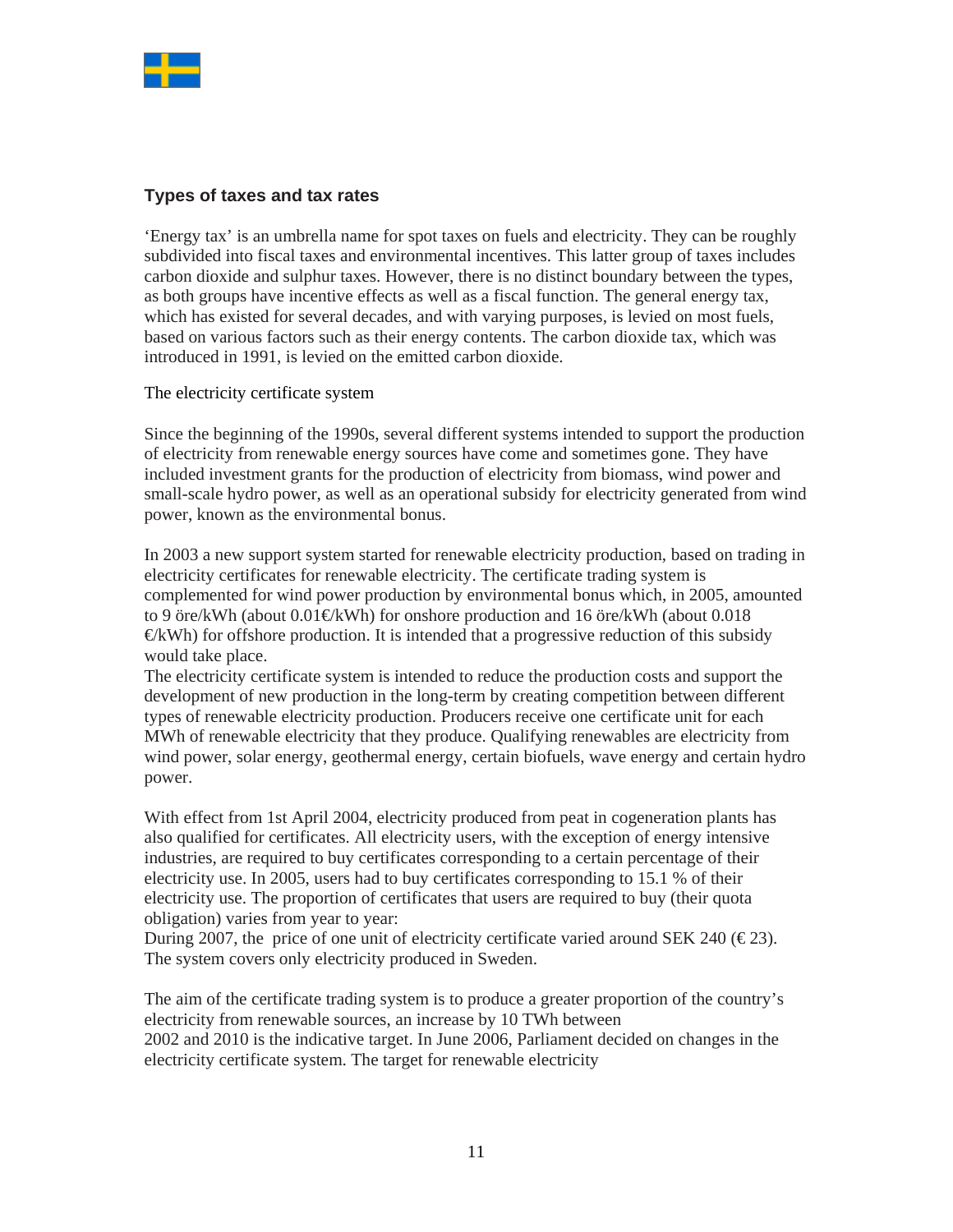

Production was raised by 17 TWh for the target year 2016 (as compared with production in 2002), and extending the life of the scheme itself to 2030. Quota obligations have been set for this entire period, and the number of allocated certificates was adjusted for the period 007- 2010.

Energy efficiency in energy-intensive industries.

An energy tax, 0.5 öre/kWh (0.05 eurocent), on electricity used in manufacturing industry was introduced on 1st July 2004. It is possible to receive full tax rebate for companies which commit themselves to participation in an energy efficiency improvement program. More than 100 companies participate in the program, operating about 270 separate plants. In total, they use about 30 TWh/year of electricity in their manufacturing processes, which means that they receive a total tax reduction of about SEK 150 million (about  $\epsilon$ 16 million) per year. Most of the companies are in the pulp&paper industry, the wood products industry, the chemical industry.

### **Energy in buildings**

#### Building regulations

A wide range of policy measures are used in order to reduce energy consumption in buildings. The target for the measures is that buildings must be designed and constructed to reduce overall heat losses and for efficient use of electricity.

#### Energy declarations

.

Owners of buildings are required to provide information on the use of energy together with certain parameters of the indoor environment, in form of an energy declaration.

### Investment grants for solar heating

The purpose of the solar heating grant is to encourage solar heating technology for detached houses, apartment buildings and certain types of commercial premises. The grant is in the form of a subsidy for installation of solar heating systems for space heating and/or domestic hot water production.

#### Support to conversion of heating systems

Owners of detached houses, apartment buildings or other premises associated with residential premises having direct electric heating can receive a grant for the cost of partial or complete replacement of such heating systems by district heating, heat pumps, or by bio-energy boilers. The grant is also available for replacing oil fired heating systems. The grants are available for the period 1st January 2006 to 31st December 2010: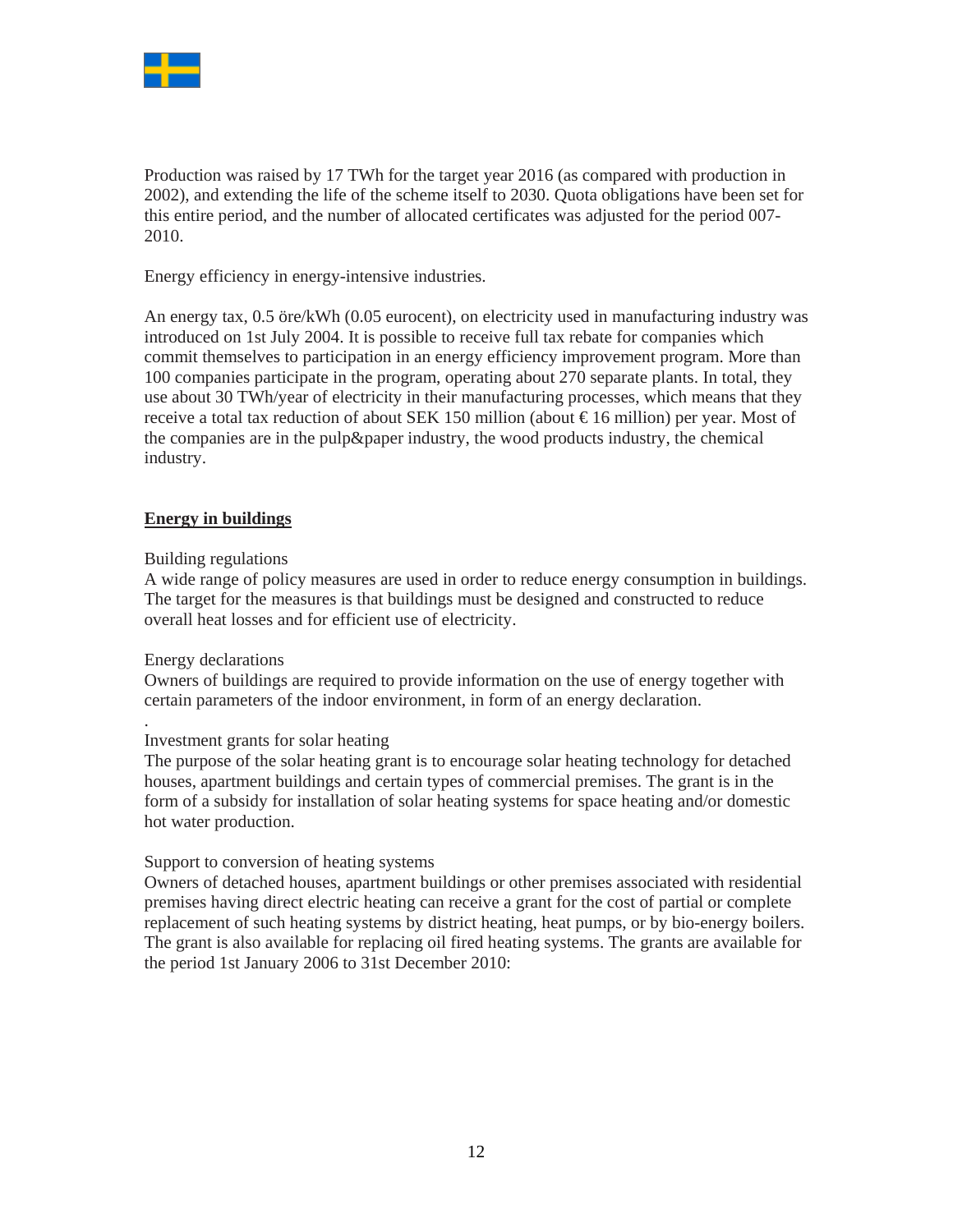

# **Transport**

There are several different types of policy measures affecting the transport sector. Energy tax and carbon dioxide taxes on motor fuels are indexed annually following cost developments. The energy tax is mostly fiscal in its purpose, while the carbon dioxide tax is intended to reduce net carbon dioxide emissions from fossil fuels.

Biomass-based motor fuels are exempted from energy taxation. The intention is to encourage the introduction of new motor fuels, as well as to improve their security of supply in the longer term. Support to domestic production and increase of the security of supply are the purposes of the customs import duties on ethanol, which were introduced on 1st January 2006. (the present government is not in favor of such import duties, but wants to harmonize duties within the EU) The Act also states that larger petrol stations must provide renewable motor fuel.

# **Technology procurement**

Technology procurement is a policy measure intended to encourage the development of new energy-efficient technology. Various technologies are tested and evaluated by an independent party and one more winners are announced. The winners are given assistance with market introduction, and are guaranteed an initial order. Technology procurement is intended to encourage the spread of new, efficient technology in the form of new products, systems or processes. Its main application areas are in the fields of heating and control systems, domestic hot water and sanitary systems, ventilation, white goods, lighting and industry. Since 1990, 56 different technology procurement projects have been initiated and financed.

### **Energy RD&D activities, and commercialization**

The Government Bill on Research and New Technology for a Future Energy System presents a long-term program for RD&D with the aim of developing technologies and processes for the transition to a sustainable energy system..

Current guidelines call for an overall objective to develop cost effective energy systems based on renewable energy sources, and to develop systems for more efficient use of energy. A holistic approach is important, and special efforts are made to cover the relationships between man, society, technology, economics and the environment.

Activities are structured in six theme areas: Energy System Studies Energy Use in urban Environment Transport The Energy-intensive industry The Power System Fuel based Energy Systems.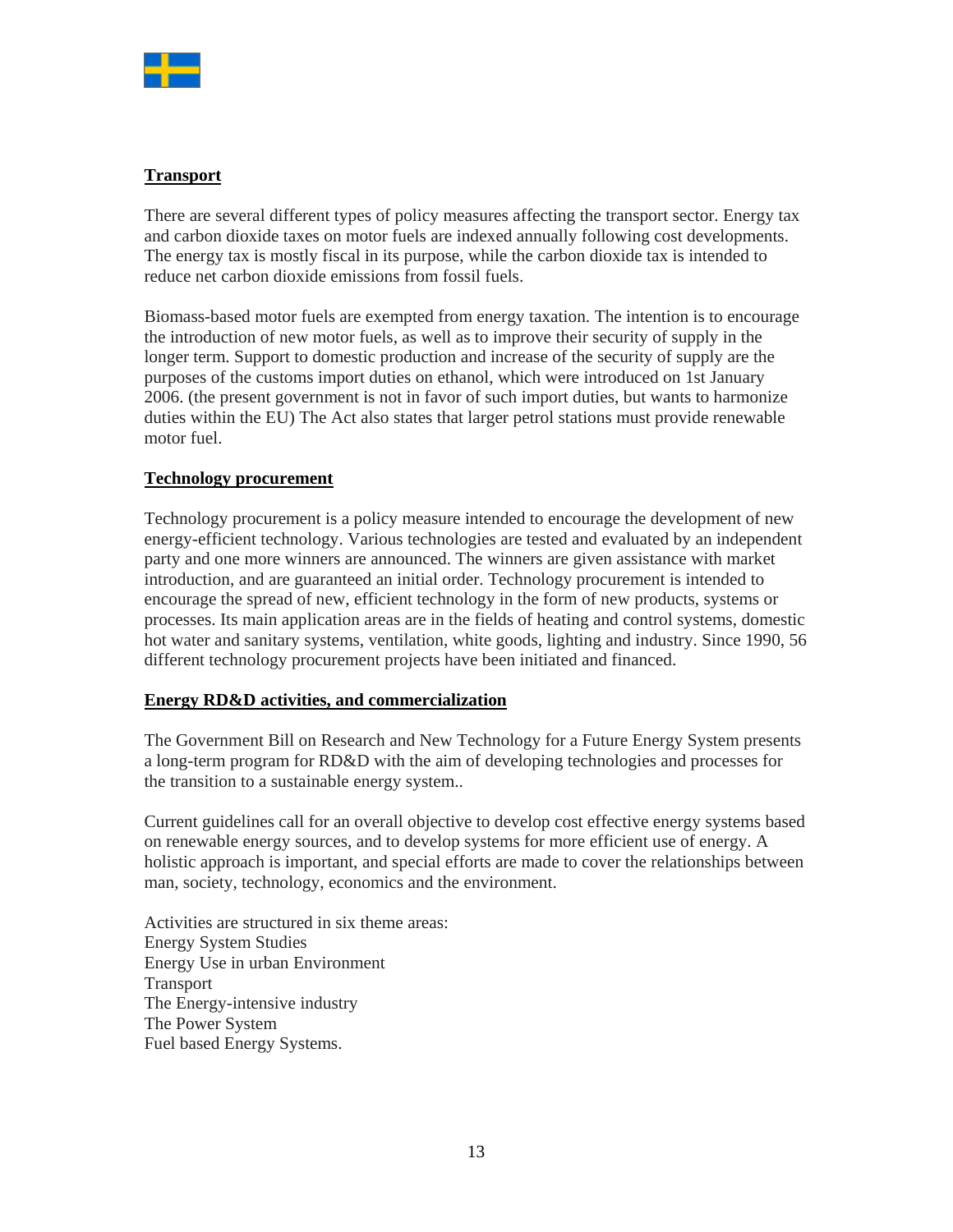

Research in the field of **energy system studies** aims at improving knowledge and competence in energy systems and international climate policy issues. The research focus on energy and climate related policy measures, the function of the energy markets, energy-related climate issues, behavioural science, as well as innovation and implementation factors etc.

The research field **energy use in the urban environment** includes the supply and distribution of heating, electricity for domestic and services systems. The work include several different technology areas, such as small scale combustion of biomass fuels, district heating and district cooling, heat pumps, solar heating and energy systems.

The **transport** theme area includes RD&D of biofuels, combustion engines and electrical drive systems. In the longer term, improvements in combustion engines and electrical drive systems should result in substantial reductions in the fuel consumption of cars and of heavy vehicles. Research into electrical drive systems is concentrated on electrical and hybrid vehicles, and on fuel cells.

The **energy-intensive industry research** area gives priority to improvements in the efficiency of energy use, particularly for energy intensive processes in the pulp and paper industry and in the steel industry. Gasification of black liquor can provide the forest products industry with a fuel for additional electricity production capacity, and may also provide a means of motor fuels production.

The **power system research** area includes hydro power, wind power, solar cells, wave power, power transmission and energy storage in the power system. Research in wind power aims at improving conditions for an increase of the country's power supply from wind, and for reducing costs. The RD&D in the field of solar cells are concentrated on thin-film solar cells and nanostructure cells, as well as on their integration, installation and use in buildings. Research in power transmission systems and energy storage in power systems is deals with the support to new technologies and means of production.

The **fuel based energy systems** research area includes RD&D on sustainable biomass fuel production and energy conversion. Research in the area is intended to reduce costs and to utilize a greater proportion of the overall production potential. Sweden is leading country in terms of production and use of solid forest based fuels, such as pellets. Heating and combined heat and power production technologies are studied in order to acquire knowledge that can be used to improve efficiency.

Particular importance is attached to the development of **larger bioenergy-related pilot plants**, covering the entire chain from research to demonstration. A pilot plant for ethanol production is in operation in Örnsköldsvik. Public funding is also supporting pilot plants in Piteå for black liquor gasification and bio-diesel production from tall-oil.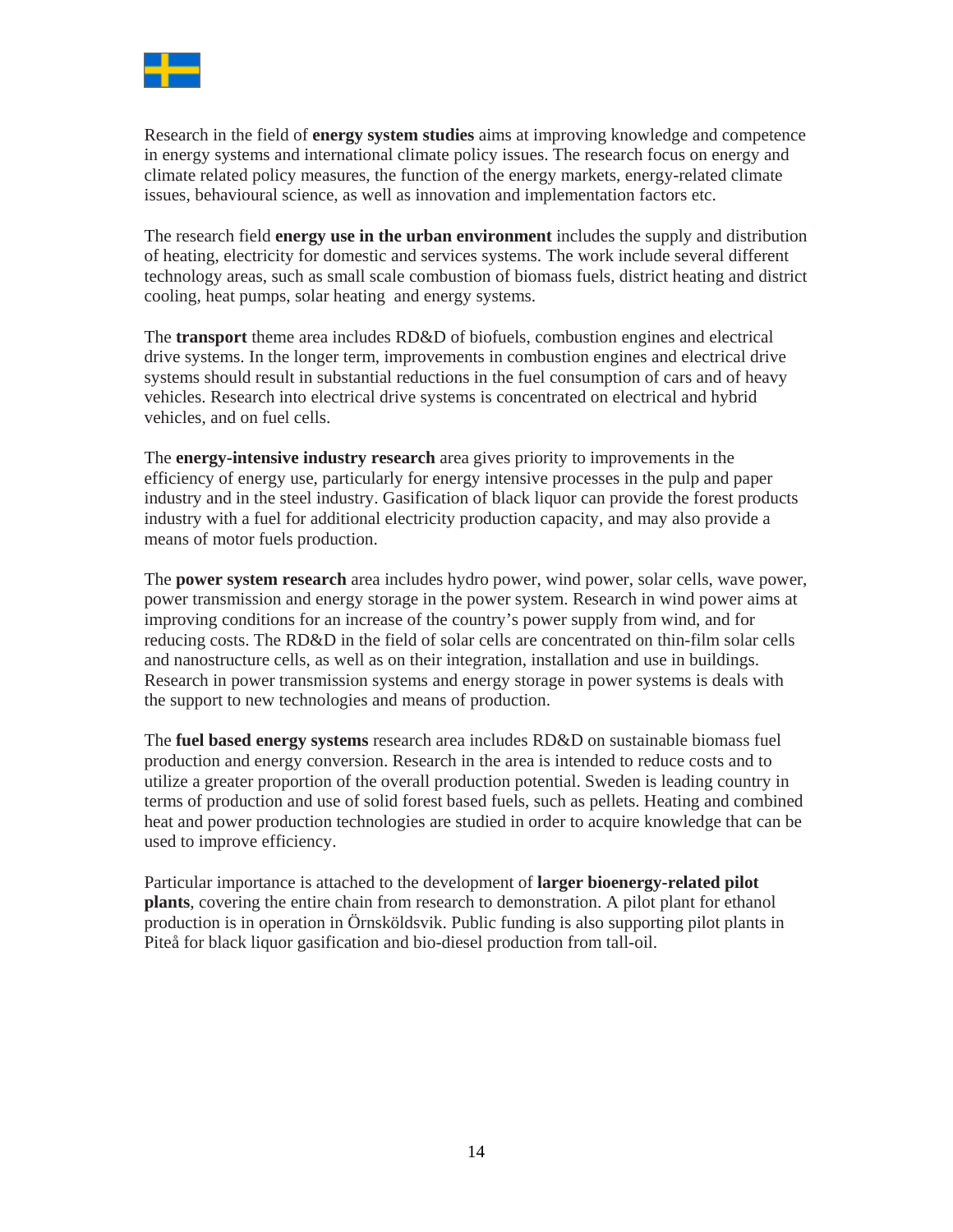

### **Information activities**

The fact that increase in knowledge and understanding will influence human behavior in given situations means that information activities occupy an important and central part among the policy measures available to get acceptance for the transformation of the energy system. Here, the local energy advisors constitute a unique network available in local districts throughout the country. They provide the general public, small companies and organizations with impartial advice, tailored where appropriate to local conditions. These advisors are, in turn, backed up by regional energy offices that provide training and coordinate information activities.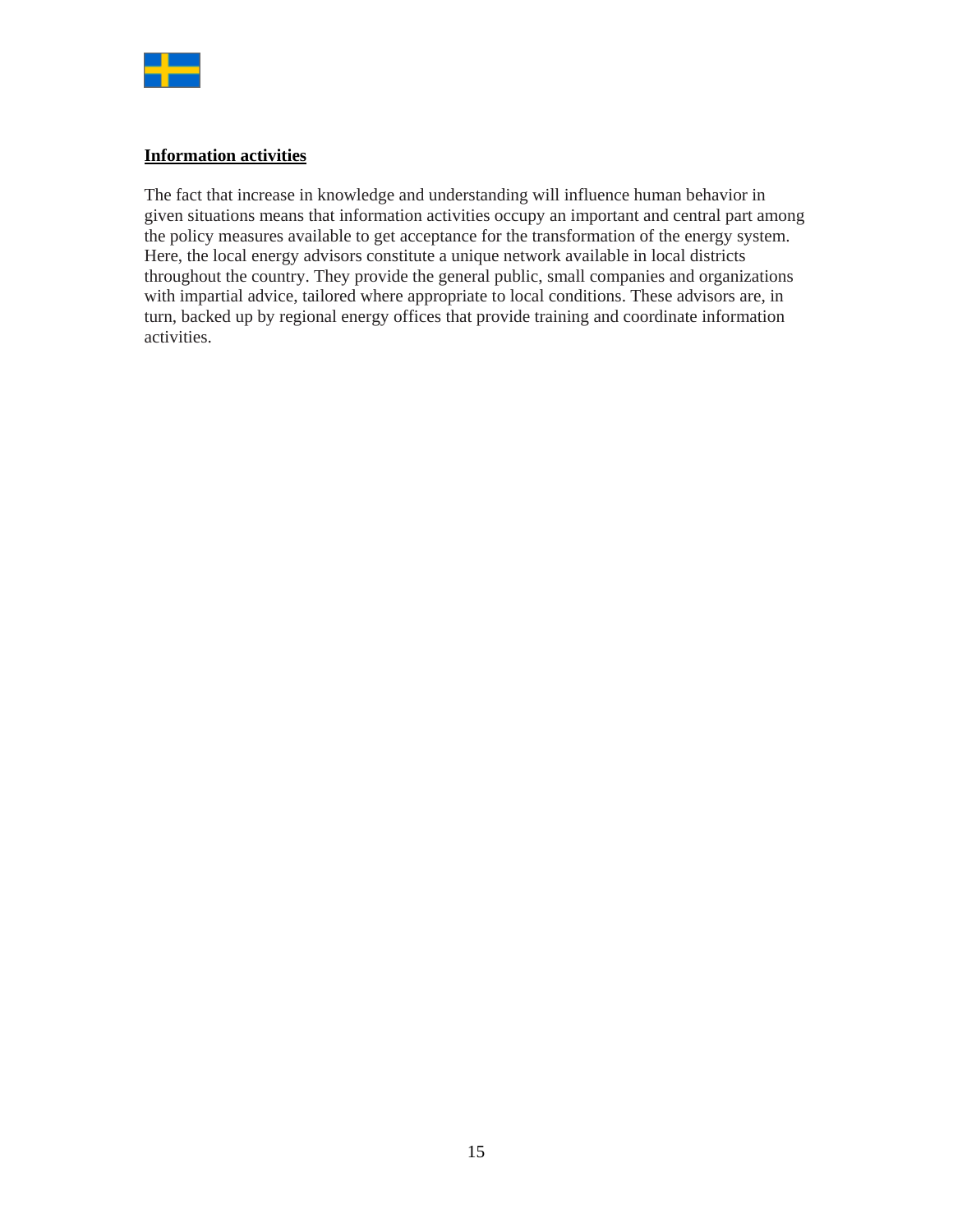

# 3. BIOMASS RESOURCES

# **Biomass from forestry in Sweden.**

The total annual biomass production in the Swedish forests is estimated to be about 76 Modt (Megaton oven dry substance). It corresponds to about 1.36 EJ. More than half of that quantity is left in the forest site, due to market restrictions and restrictions of technical, environmental, economic, etc. reasons.

# The Biomass Balance in Swedish Forests



Source: Swedish Board of Forestry, 2006

In 2009, the Board of Forestry gave permission for harvesting of stumps at "controlled and responsible" manners.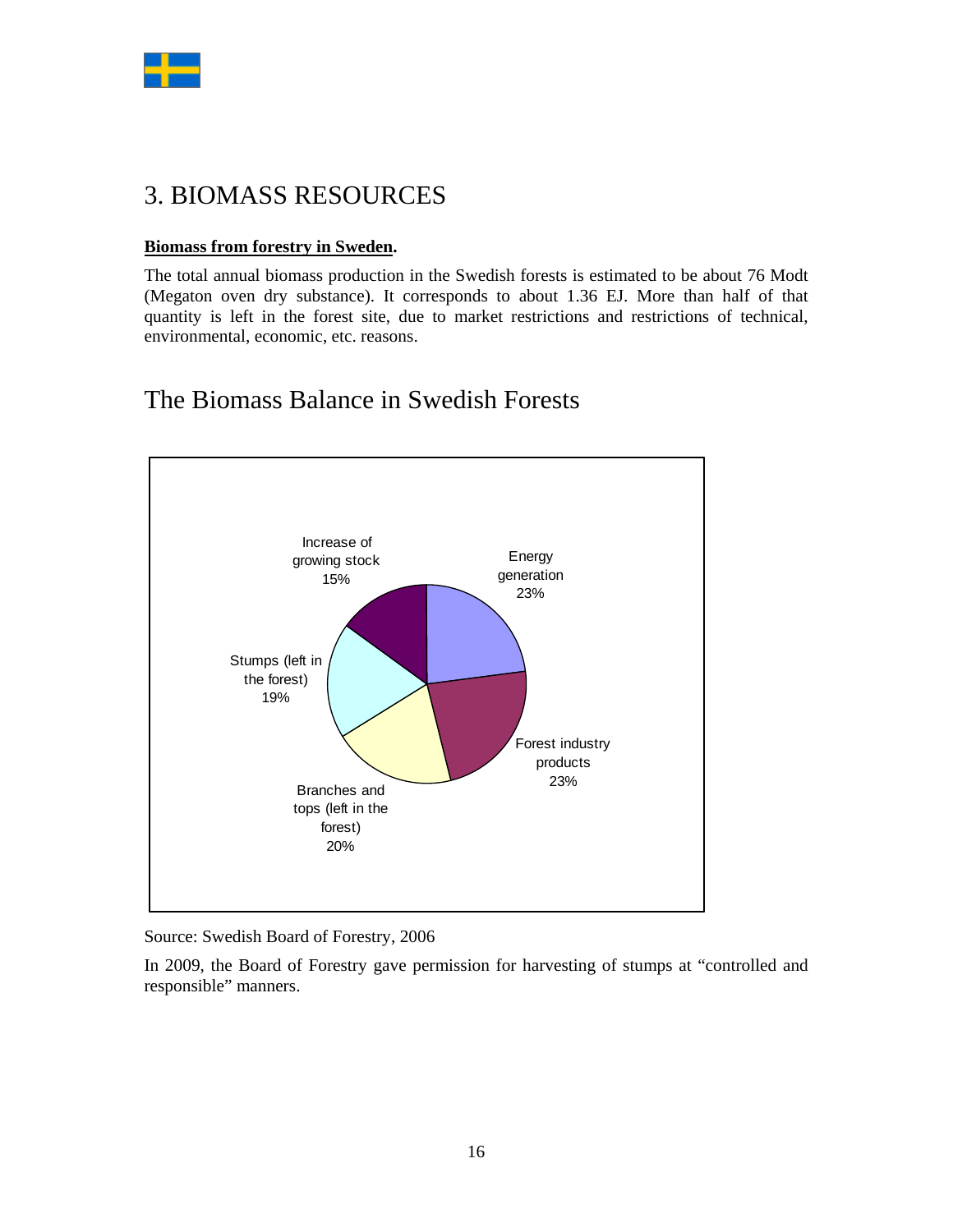

One example of the predictions of a "realistic potential", e.g. after considering future restrictions, is listed below.

|                                           | TWh            | PJ  |
|-------------------------------------------|----------------|-----|
| Branches and tops                         | 57             | 205 |
| Trees from early thinning, etc.           | 13             | 47  |
| Split fuel wood                           | 9              | 32  |
| Wood from non-forest land                 | 3              | 11  |
| Cull logs and breakage                    | 6              | 22  |
| <b>SUBTOTAL</b>                           | 88             | 317 |
| Stumps (est.)                             | 20             | 72  |
| <b>SUBTOTAL, Forest Fuels</b>             | 108            | 389 |
| Woody by-products (bark, saw dust, chips) | 27             | 97  |
| Recycled wood from Swedish sources        | $\overline{4}$ | 14  |
| Black liquor from the pulp industry       | 40             | 144 |
| <b>TOTAL</b>                              | 179            | 644 |

Source SLU, P. Hagström. 2006, except the value for stumps, which is estimated by SCA. 2007.

# **Biomass from agriculture**

The total annual bio-energy production potential of Swedish agriculture is estimated by the Commission on Bioenergy from Agriculture (SOU 2007:36) to be as follows:

| <b>Total</b>                            | $19 - 39$   | $66 - 140$ |
|-----------------------------------------|-------------|------------|
| Increased production efficiency         | $4 - 14$    | $14 - 50$  |
| Land used for surplus fodder production | $5 - 7.5$   | $18 - 27$  |
| Land presently used for exported grain  | $4.5 - 7.5$ | $16 - 27$  |
| Set-aside land                          | $5 - 10$    | $18 - 36$  |
|                                         | TWh         | РJ         |

It should be noted, that the total potential estimate is based on generic policies regarding the Swedish self-sufficiency for basic food.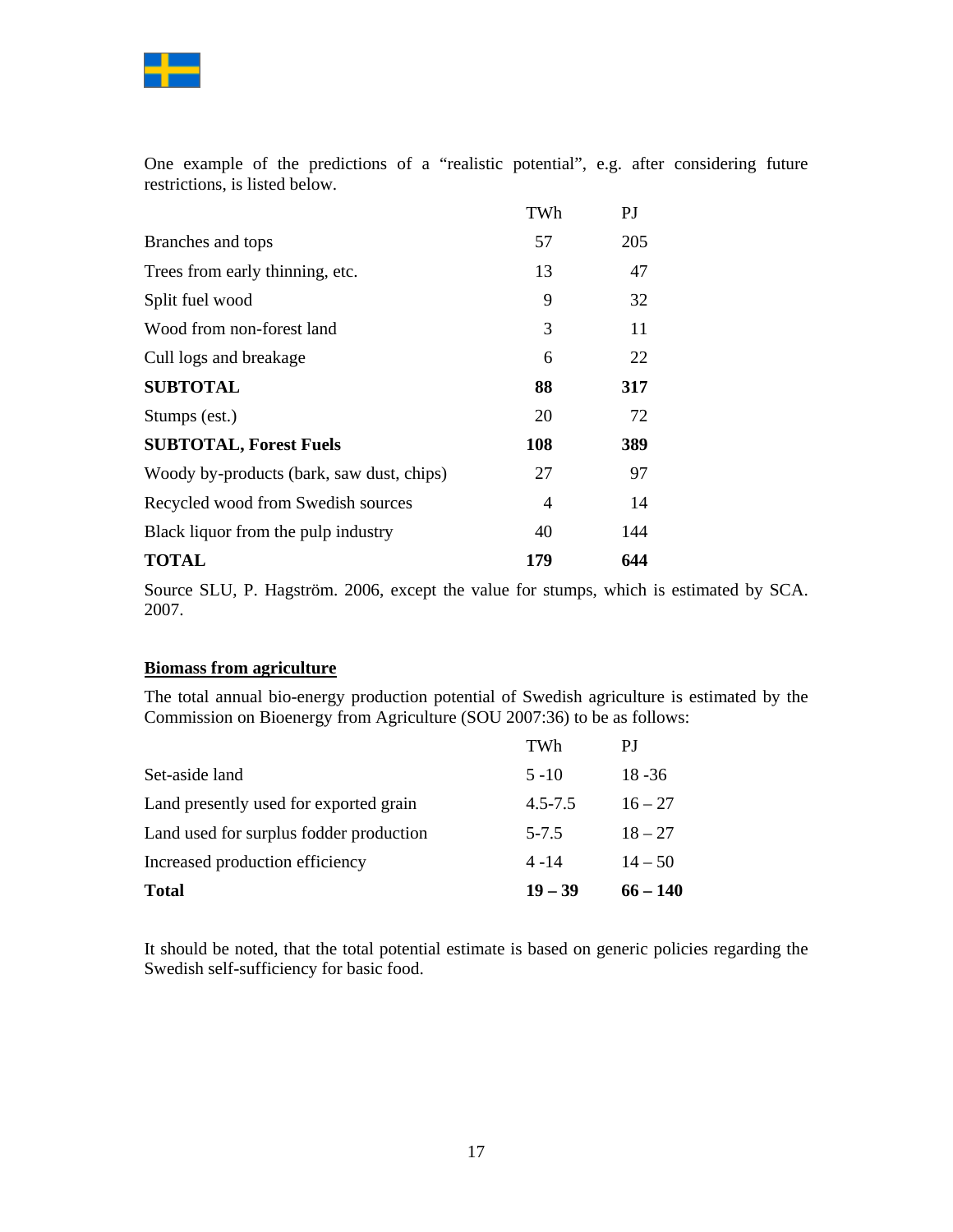

# **Current energy use of biomass for energy in Sweden**

Consumption of biomass fuels in Sweden 2007, including peat. *(Note! Some double accounting occurs.)*

|                                              | TWh  | EJ    |
|----------------------------------------------|------|-------|
| Industry                                     |      |       |
| . pulp industry, black liquor                | 40,0 | 144.0 |
| . pulp&paper industry, other by-products     | 8,7  | 31.3  |
| . saw mills, by-products                     | 4,9  | 17.6  |
| . other industries                           | 1,0  | 3.6   |
| . for electricity generation, all industries | 6,1  | 22.0  |
| <b>Total industry</b>                        | 60.7 | 219   |
| District heating                             |      |       |
| . recovered biomass fuels                    | 9.9  | 35.6  |
| . wood fuels                                 | 21.0 | 75.6  |
| . tall oil                                   | 0.7  | 3     |
| . peat                                       | 2.8  | 10.0  |
| . others                                     | 3.0  | 10.8  |
| . for electricity generation                 | 6.3  | 22.7  |
| <b>Total, district heating</b>               | 43.7 | 157.0 |
| Pellets                                      |      |       |
| . small scale users                          | 3.1  | 11.2  |
| . large scale users                          | 5.2  | 18.7  |
| <b>Total pellets</b>                         | 8.3  | 29.9  |
| Split firewood                               | 9.0  | 32    |
| Other                                        | 1.0  | 3     |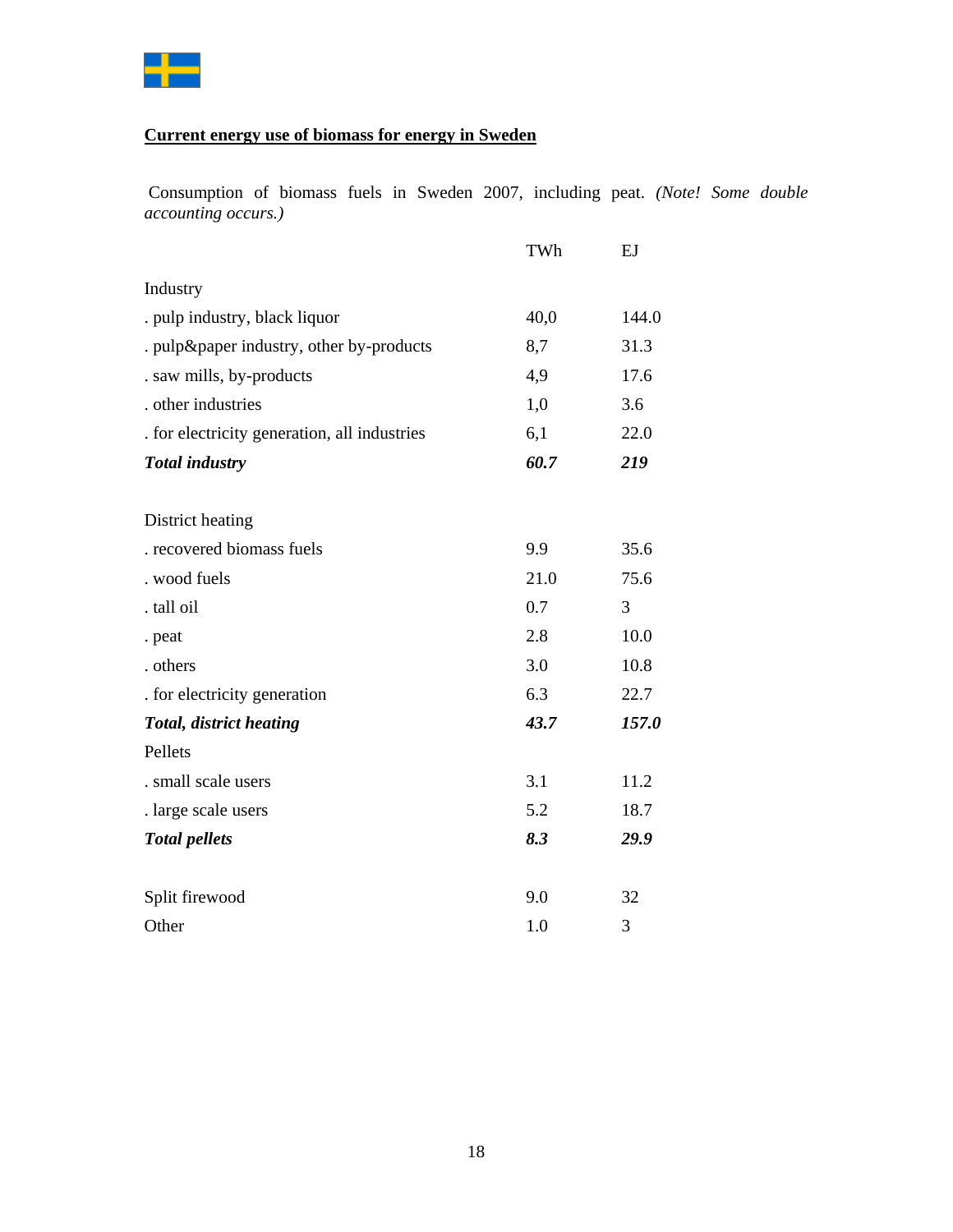| Propellant fuels         | TWh  | EJ   |
|--------------------------|------|------|
| ethanol                  | 2.12 | 7.63 |
| bio gas                  | 0.28 | 1.01 |
| $\bullet$<br><b>FAME</b> | 1.22 | 4.39 |

*Sources: STEM, SVEBIO*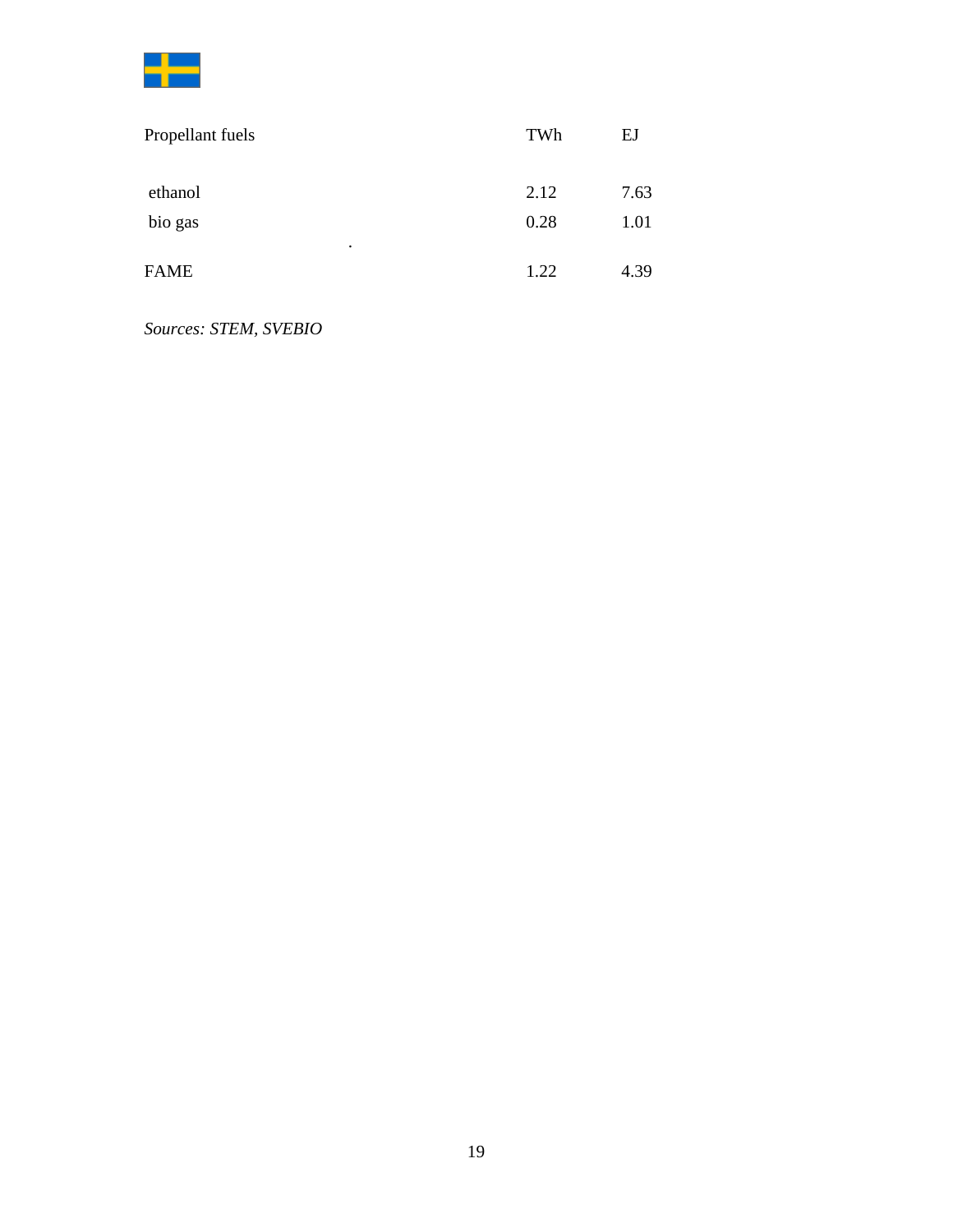

# 4. LARGE SCALE USERS OF BIOMASS FUELS

# **Current users of biomass fuels**

| <b>CHP</b> (Combined heat and power)                   |    |                                                                                           |
|--------------------------------------------------------|----|-------------------------------------------------------------------------------------------|
| In district heating utilities                          |    | 44 units                                                                                  |
| Industry sector (back-pressure)                        | ca | 30 units                                                                                  |
| District heating distribution networks                 |    | 264 units                                                                                 |
| utilities and industry.                                |    | Planned investments for CHP and back-pressure power generation in the period 2008-2012 in |
| Total investment amount                                |    | SEK 44 billion $(\mathfrak{S}$ billion)                                                   |
| Number of new projects                                 |    |                                                                                           |
| - industry                                             |    | 19 projects                                                                               |
| - utilities                                            |    | 47 projects                                                                               |
| Total                                                  |    | 66 projects                                                                               |
| New planned electricity generation from biomass (2012) |    |                                                                                           |
| - industry                                             |    | 1.5 TWh per year                                                                          |
| - utilities                                            |    | 5<br>TWh per year                                                                         |
| <b>Total</b>                                           |    | 6.5 TWh per year                                                                          |
| Source: SVEBIO 2007                                    |    |                                                                                           |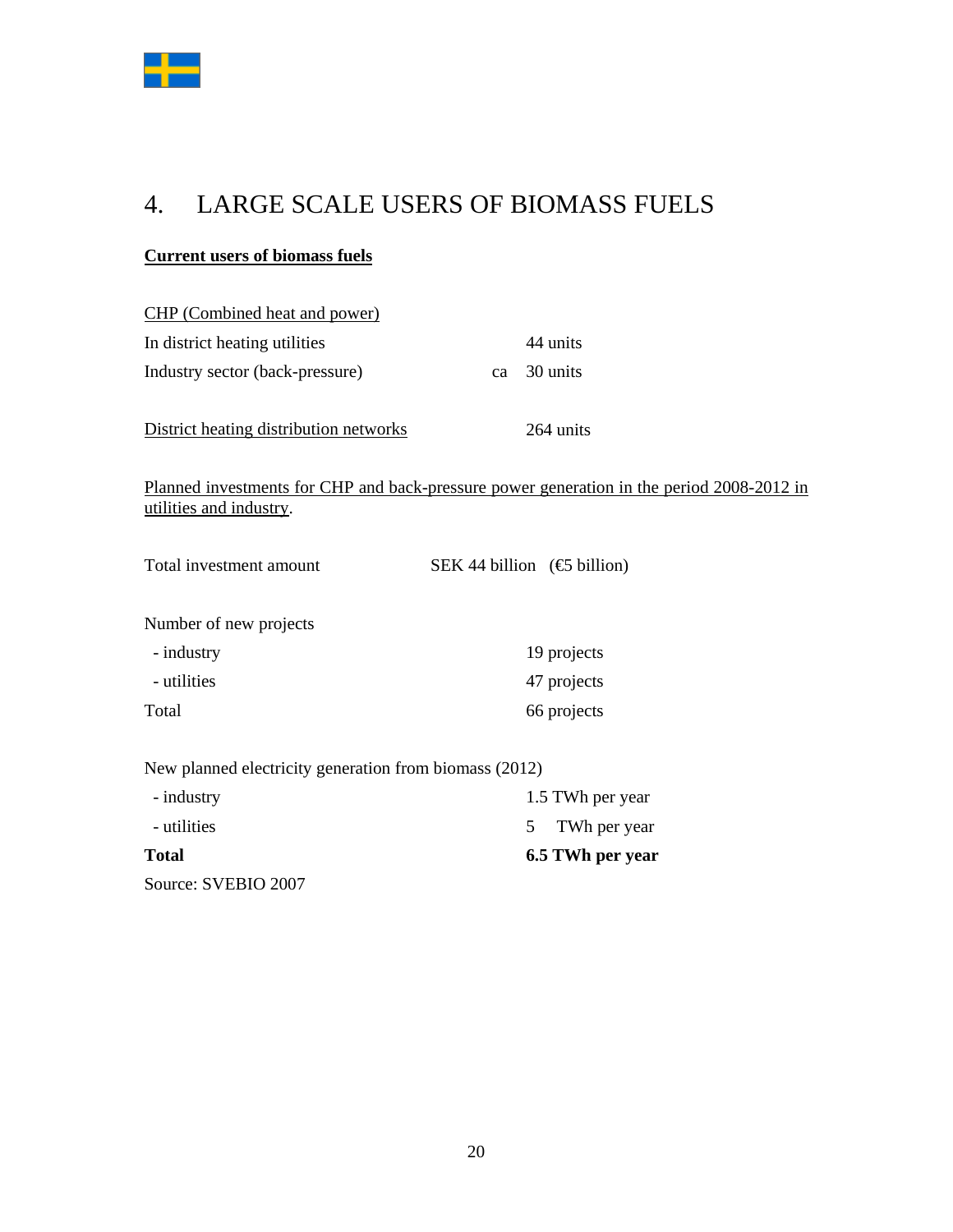

# 5. FUEL PRICES

Published statistics on fuel prices exist for wood fuels. It is based on information from about 200 district heating utilities and about 20 industries. The statistics reflects the costs at the mill site for the various wood fuels per three month periods. The validity of the statistical data is often criticised by the users as it registers the cost irrespective of spot deals or long term contracts.

|                                                                                             | 2004 | 2005 | 2006 | 2007 | 2008:4 |
|---------------------------------------------------------------------------------------------|------|------|------|------|--------|
| Forest chips ("grot")                                                                       |      |      |      |      |        |
| - to industry                                                                               | 125  | 121  | 119  | 129  | 147    |
| - to utilities                                                                              | 138  | 137  | 146  | 153  | 174    |
| Bark, saw dust, etc.                                                                        |      |      |      |      |        |
| - to industry                                                                               | 112  | 95   | 112  | 148  | 167    |
| - to utilities                                                                              | 114  | 121  | 128  | 123  | 166    |
| Recovered wood ("RT")                                                                       |      |      |      |      |        |
| - to utilities                                                                              | 74   | 80   | 78   | 69   | 76     |
| Pellets, etc.                                                                               |      |      |      |      |        |
| - to utilities                                                                              | 206  | 204  | 211  | 233  | 279    |
| Wood fuels, $\epsilon GJ$ , excluding VAT, at plant site. (Conversion 1 $\epsilon$ =11 SEK) |      |      |      |      |        |
|                                                                                             | 2004 | 2005 | 2006 | 2007 | 2008:4 |
| Forest chips ("grot")                                                                       |      |      |      |      |        |
| - to industry                                                                               | 3.16 | 3.05 | 3.01 | 3.26 | 3.71   |
| - to utilities                                                                              | 3.48 | 3.46 | 3.69 | 3.86 | 4.39   |
| Bark, saw dust, etc.                                                                        |      |      |      |      |        |
| - to industry                                                                               | 2.83 | 2.40 | 2.83 | 3.74 | 4.22   |
| - to utilities                                                                              | 2.88 | 3.06 | 3.23 | 3.10 | 4.19   |

Wood fuels, SEK/MWh, excluding VAT, at plant site.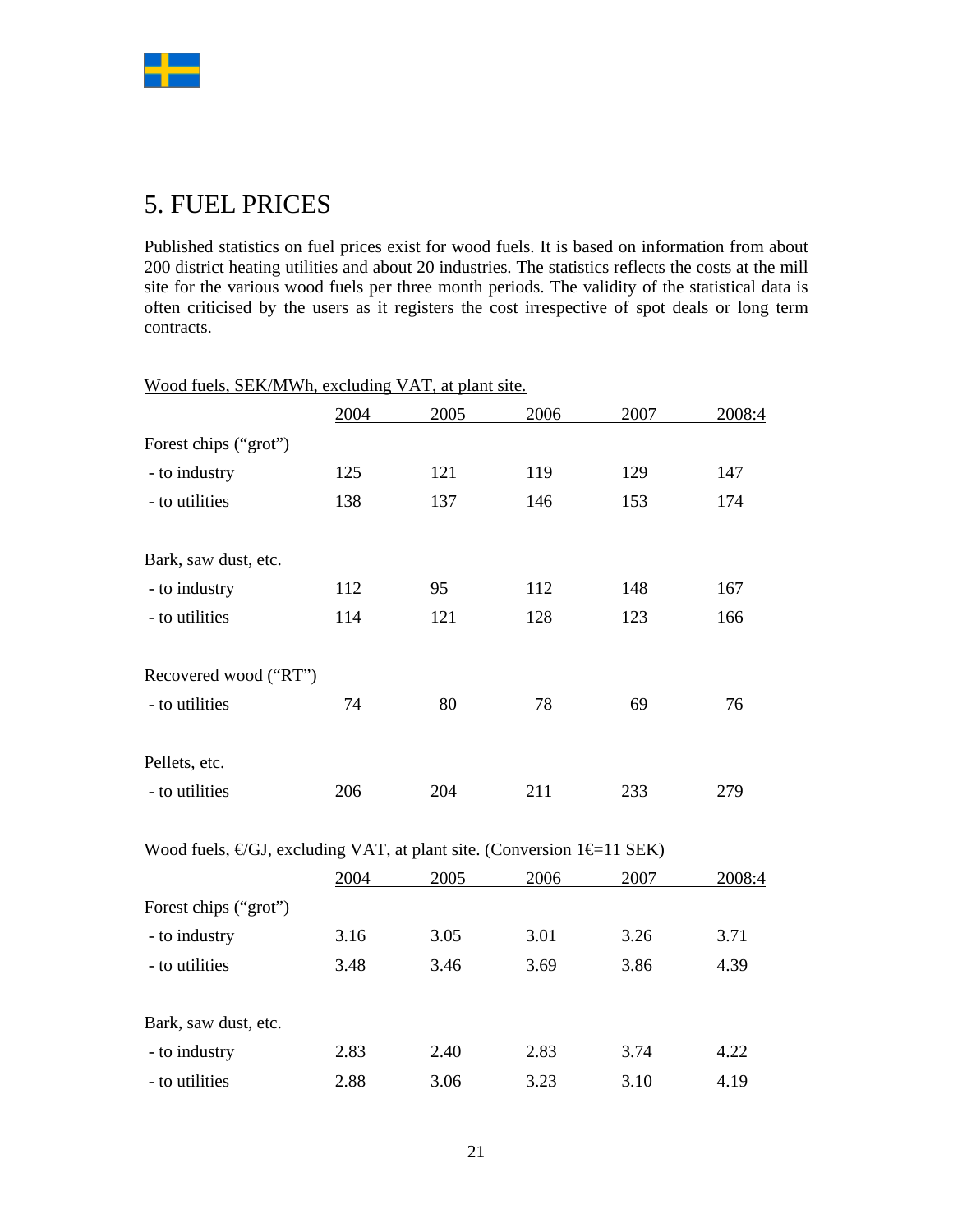

| Recovered wood ("RT") |      |      |      |      |      |
|-----------------------|------|------|------|------|------|
| - to utilities        | 1.87 | 2.02 | 1.97 | 1.74 | 1.92 |
|                       |      |      |      |      |      |
| Pellets, etc.         |      |      |      |      |      |
| - to utilities        | 5.20 | 5.15 | 532  | 5.88 | 7.05 |

Official price data for other biofuels are not available.

Pellet price index is available from PIR (The Pellet Producers Association).The index covers deliveries within Sweden.



### **Competition for biomass.**

In the season 2008/2009 the energy sector could successfully compete against the traditional forest industry for woody biomass from certain forestry operations, e.g. first thinning, road side cleaning, and "long tops" in areas far away from pulp mills. In part, this situation has developed because of the slump in the pulp&paper industry and lower prices of pulp wood. However, some representatives of that industry have publicly declared that it will not be possible to increase prices for low quality pulp wood to match the fuel prices, as the industry also feels a strong international competition for bulk pulp from industries located in areas with abundant cheap wood from high yielding plantations.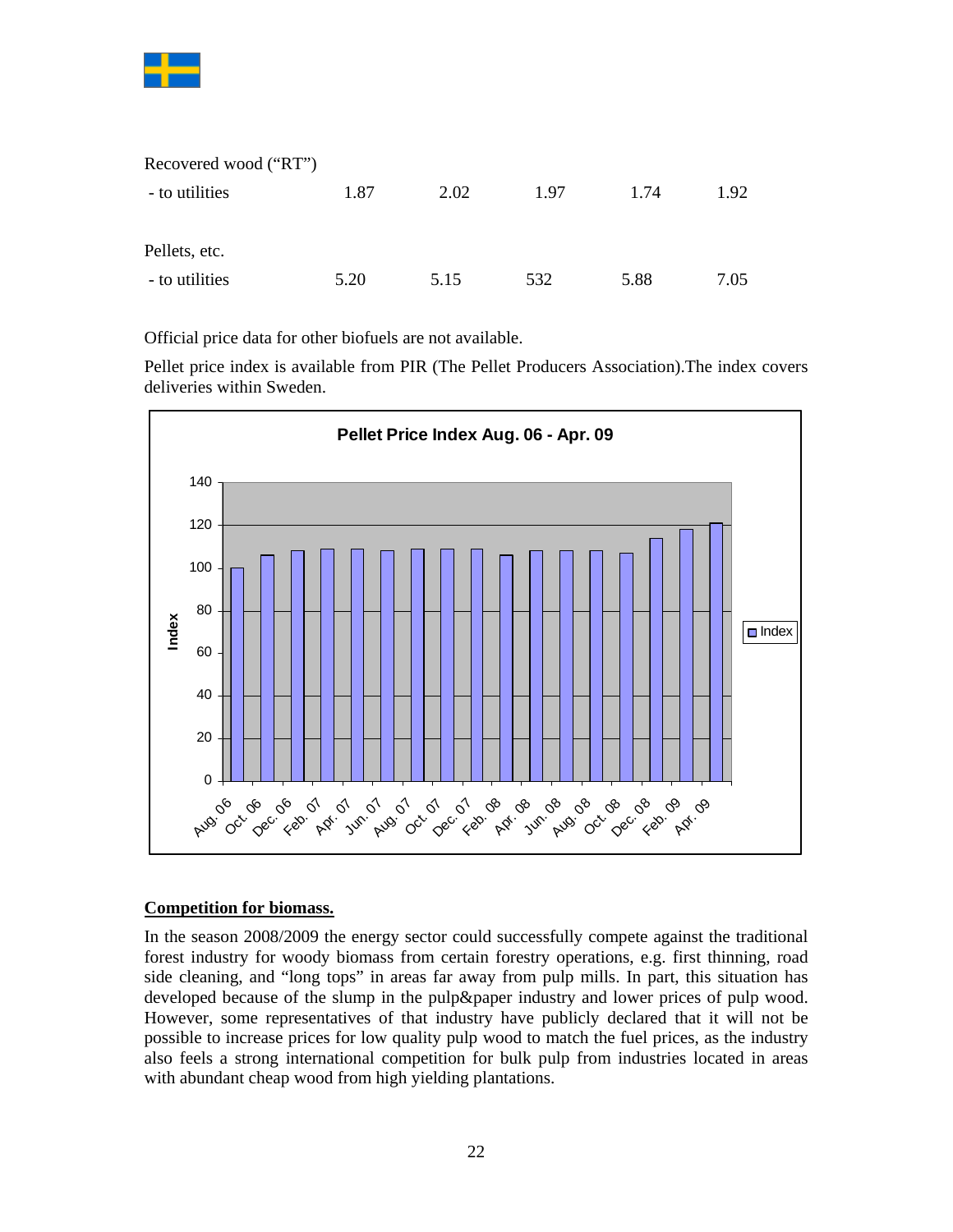

# 6. INTERNATIONAL TRADE IN BIOENERGY

# **Background and brief history**

International trade within the bio-energy sector started early in Sweden. Several factors coincided to develop strong drivers for that development of international trade, i.e. public policies, the structural pattern of the end users, and the traditions and contact patterns of the Swedish industry with regard to international trade.

Most cities in Sweden had district heating systems originally based primarily on combustion of imported oil. When the policy measures led to change to solid renewable fuels that structure was also suitable for import of these fuels.

Major companies in Sweden related to the bio-energy sector were and are working in international markets. That is true for enterprises e.g. in the forest industry and in the combustion technology. Therefore, sourcing of raw material, shipping and international trade were already parts of their established businesses, and consequently it was relatively easy in the emerging bio-energy trade to mobilize competence to carry out economic analyses and to go on with practical handling.

In a comparably small scale the import of bio-energy took place in the period 1975-1990. It was mainly cheap fuels in form of waste from the food industries, e.g. olive kernels and other similar fuels which could compete with coal in a direct price comparison.

After 1990 the import grew due to introduction of stronger incentive measures in favour of biomass fuels and to the development of new sources: (1) the opening of direct access to cheap biomass in the Baltic states, and (2) the stricter rules for wood waste handling and combustion in Germany and Holland which led to a flow of very cheap fuel from recovered wood ("RT-chips") to those existing plants in Sweden which already had feasible combustion technology for those fuels. However, after some years, the construction of similar plants in e.g. Germany has led to a decrease and almost to a stop in that flow.

### **Biomass flows at present**

The user pattern differs with the various biomass products. Imported fuel such as chips, bark, saw dust, and fuel chips from imported round-wood are utilized primarily in large and medium sized district heating utilities The typical importing utility plants are located at or near suitable ports. The same pattern is true for industrial users. The map below shows the general city pattern, which corresponds to locations of utility plants and industry plants. Thus most plants are located at sites with suitable logistics for import of biomass fuels.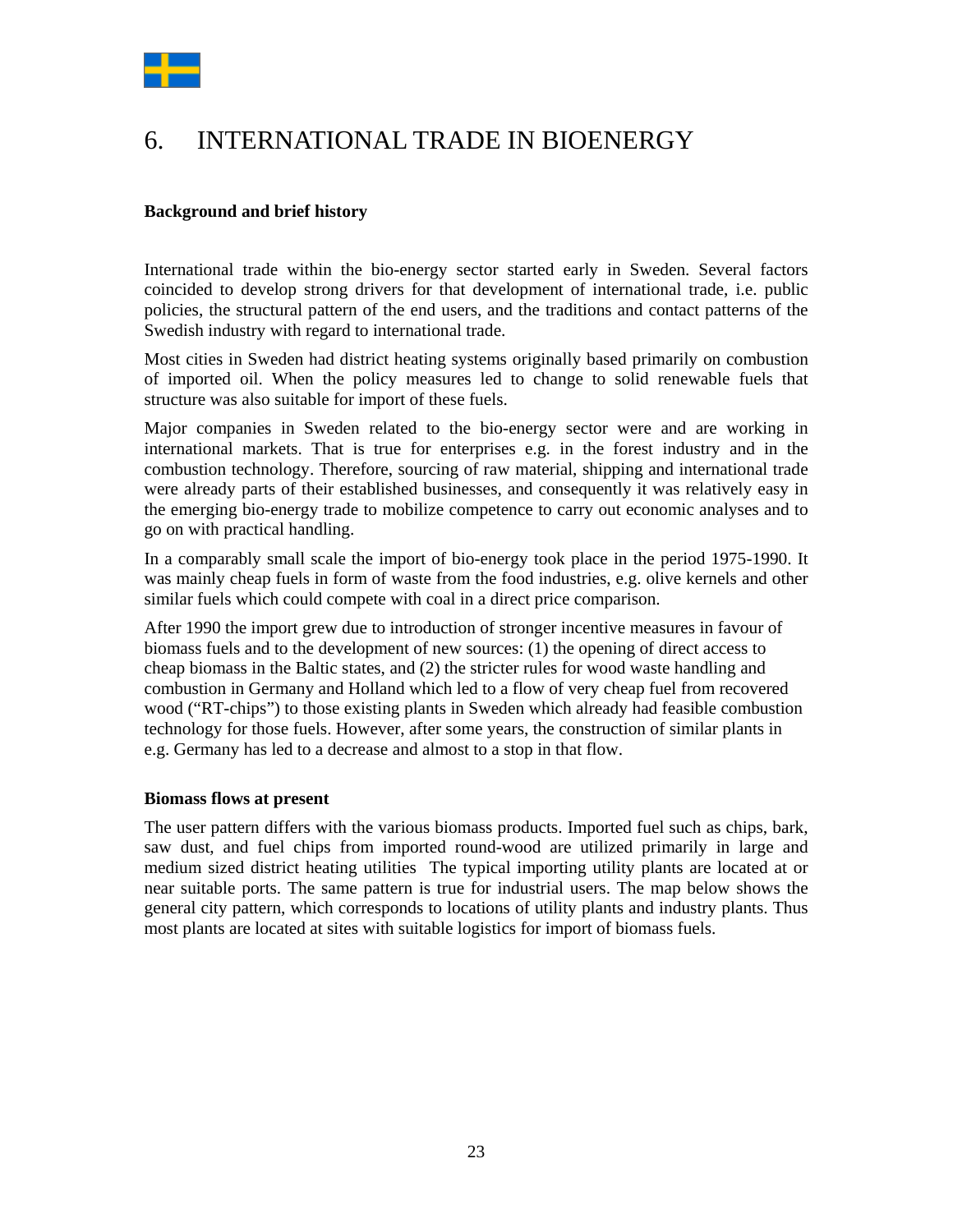



With the introduction of electricity certificates and tradable emission rights, the process industries, in particular the forest industries increased their use of biomass fuels and several industries also increased their use of imported wood fuels.

In free and open competition with domestic biomass fuels, imported wood, pellets and briquettes are also used in district heating utilities. In an increasing rate these types of imported fuels, in particular wood pellets, are also used in small and medium scale burners in individual households, small energy heating units, schools etc.. In these cases fuels are imported by middle men or distributors.

Propellant fuels, e.g. ethanol are used by the main oil companies either as low mix (5%) in petrol or as 85% ethanol fuel (E 85).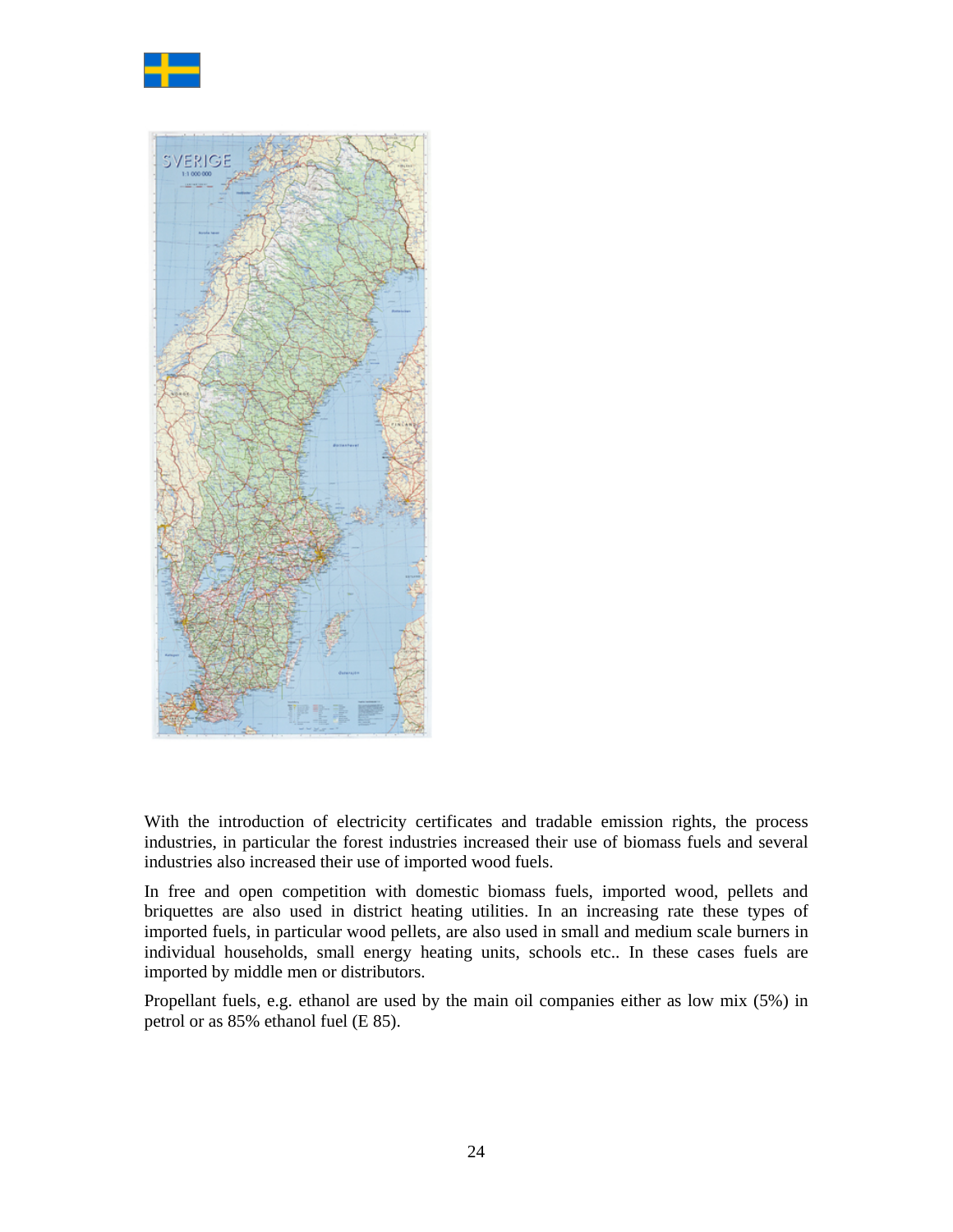

# **Quantities and types of biomass**

The official statistics is a poor source of information for biomass import. Biomass is imported under different definitions and it is often mixed with other categories of products. This is especially true for wood in unrefined forms.

Round wood in form of pulp wood and saw logs is normally imported in undebarked form, and as the bark is used for energy purposes it could be classified as "imported biomass". The same could be the case for saw dust and other residues from imported logs.

Moreover, a portion of the round wood import consists of energy wood for direct use (after comminution) for energy generation. However, the import statistics does not separate round wood directly used for fuel.

A rough estimate of the bio-energy portion of that import can be carried out based on the total import of wood.

|                                        | 2007       | 2008         |
|----------------------------------------|------------|--------------|
|                                        |            |              |
| Round wood million m3 solid under bark | 7.4        | 6.8          |
| of which coniferous                    | 48 %       | 49 %         |
| broad leaved                           | 52 %       | 51 %         |
|                                        |            |              |
| and                                    |            |              |
| saw logs                               | 12 %       | 7%           |
| pulp wood                              | 88 %       | 93 %         |
|                                        |            |              |
| Chips, million m3 solid,               | 1.6        | 1.7          |
| of which coniferous                    | 83 %       | 82 %         |
| broad leaved                           | 17 %       | 18 %         |
|                                        |            |              |
| Wood residues m3 solid                 | 871 000 m3 | 1 015 000 m3 |

Total import of wood (Board of Forestry)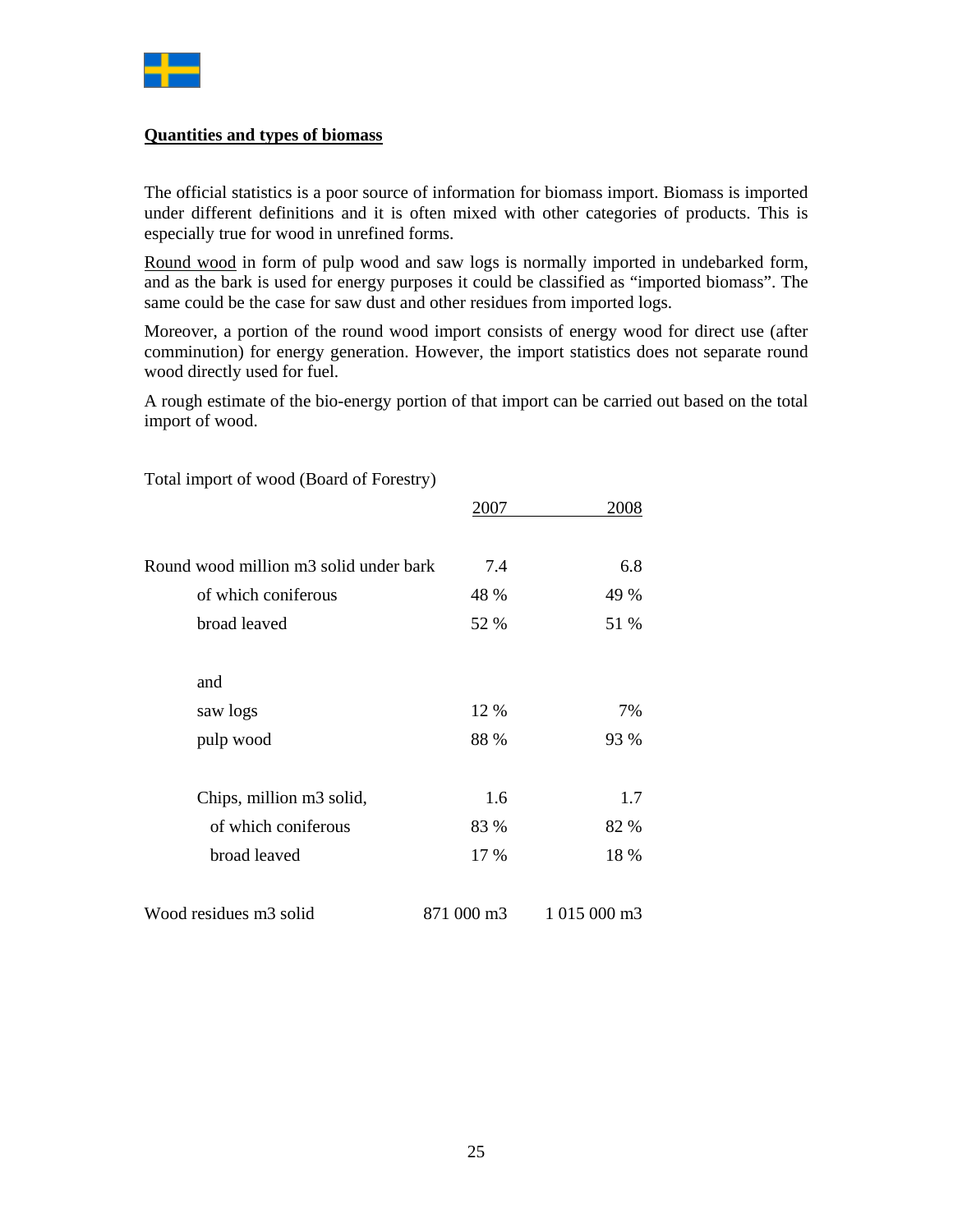

Total export of wood (Board of Forestry)

|                                        | 2007       | 2008       |
|----------------------------------------|------------|------------|
|                                        |            |            |
| Round wood million m3 solid under bark | 3.9        | 2.7        |
| of which coniferous                    | 98 %       | 98 %       |
| broad leaved                           | 2 %        | 2 %        |
|                                        |            |            |
| and                                    |            |            |
| saw logs                               | 54 %       | 37%        |
| pulp wood                              | 46 %       | 63 %       |
|                                        |            |            |
| Chips, million m3 solid,               | 0.6        | 0.6        |
| of which coniferous                    | 100 %      | 100 %      |
| broad leaved                           | $0\%$      | 0 %        |
|                                        |            |            |
| Wood residues m3 solid                 | 153 000 m3 | 214 000 m3 |

The bioenergy portion of the wood trade can roughly be assumed as follows: "Direct" refers to the portion that directly is used for fuel, "indirect" to secondary fuels like bark, saw dust, black liquor, etc. from the portion that is used in industrial processes. (2006)

#### Import

|               | Direct                 | Indirect |
|---------------|------------------------|----------|
| Round wood    | 7PJ                    | 22 PJ    |
| Chips         | $1 \mathrm{P}J$ (est.) | 2PJ      |
| Wood residues | 7.7 PJ                 |          |
| <b>Total</b>  | <b>26 PJ</b>           | 59 PJ    |
| Export        |                        |          |
|               | Direct                 | Indirect |
| Round wood    |                        | 8PJ      |
| Chips         |                        | 0.6PJ    |
| Wood residues | est. 1 PJ              |          |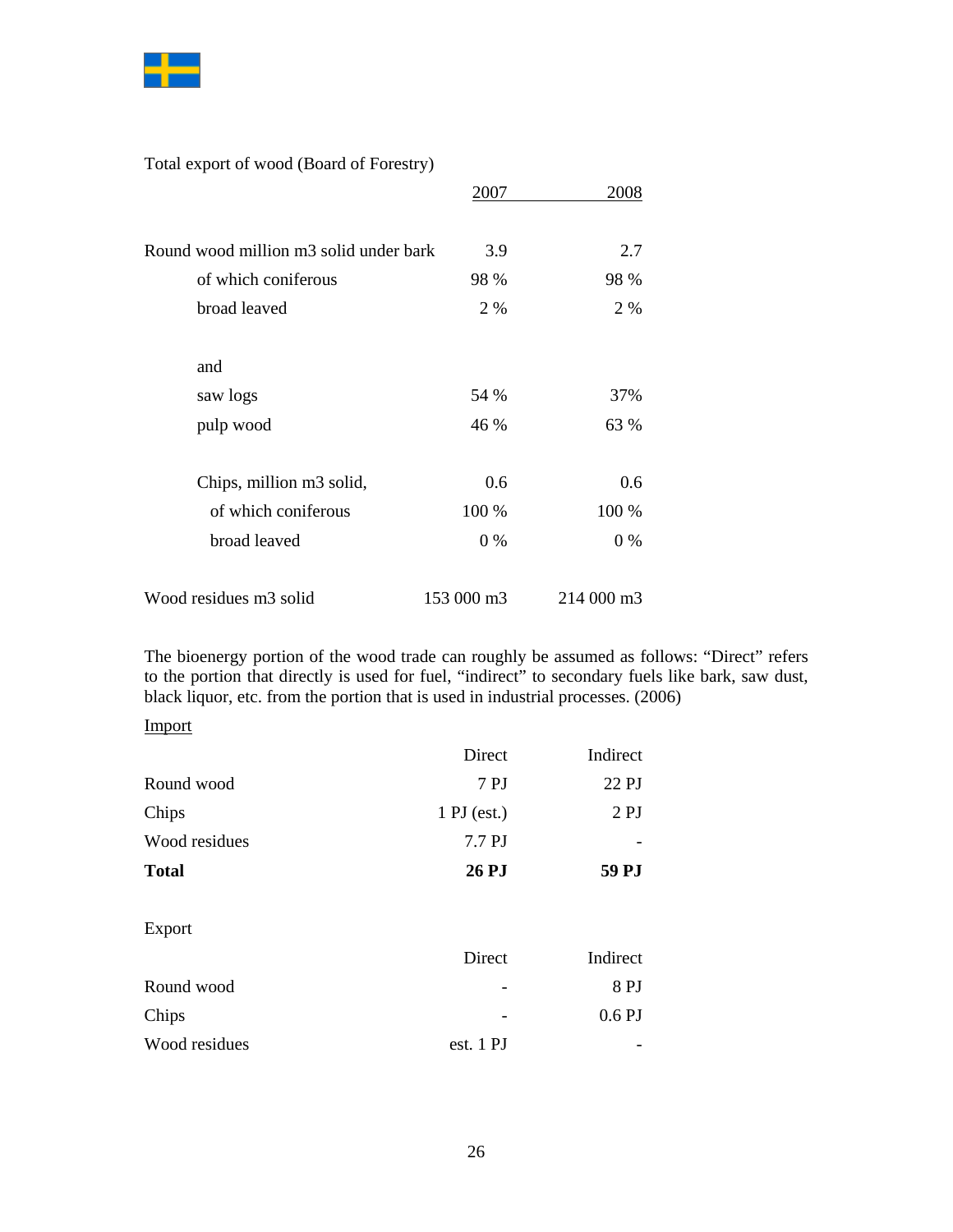

The production and trade of pellets are recorded by the Swedish Pellet Association (PIR).Published values, adjusted for estimated activities for non-members, are for 2007 and 2008 :

|        |       | 2007 |       | 2008 |  |
|--------|-------|------|-------|------|--|
|        | K ton | PJ   | K ton | PJ   |  |
| Import | 400   | 6.9  | 412   | 7.1  |  |
| Export | 55    | 0.9  | 91    | 1.6  |  |

The trends and prognoses are shown in the diagram below. (ton) The diagram also shows the rate of the small scale (residential, etc.) consumption.

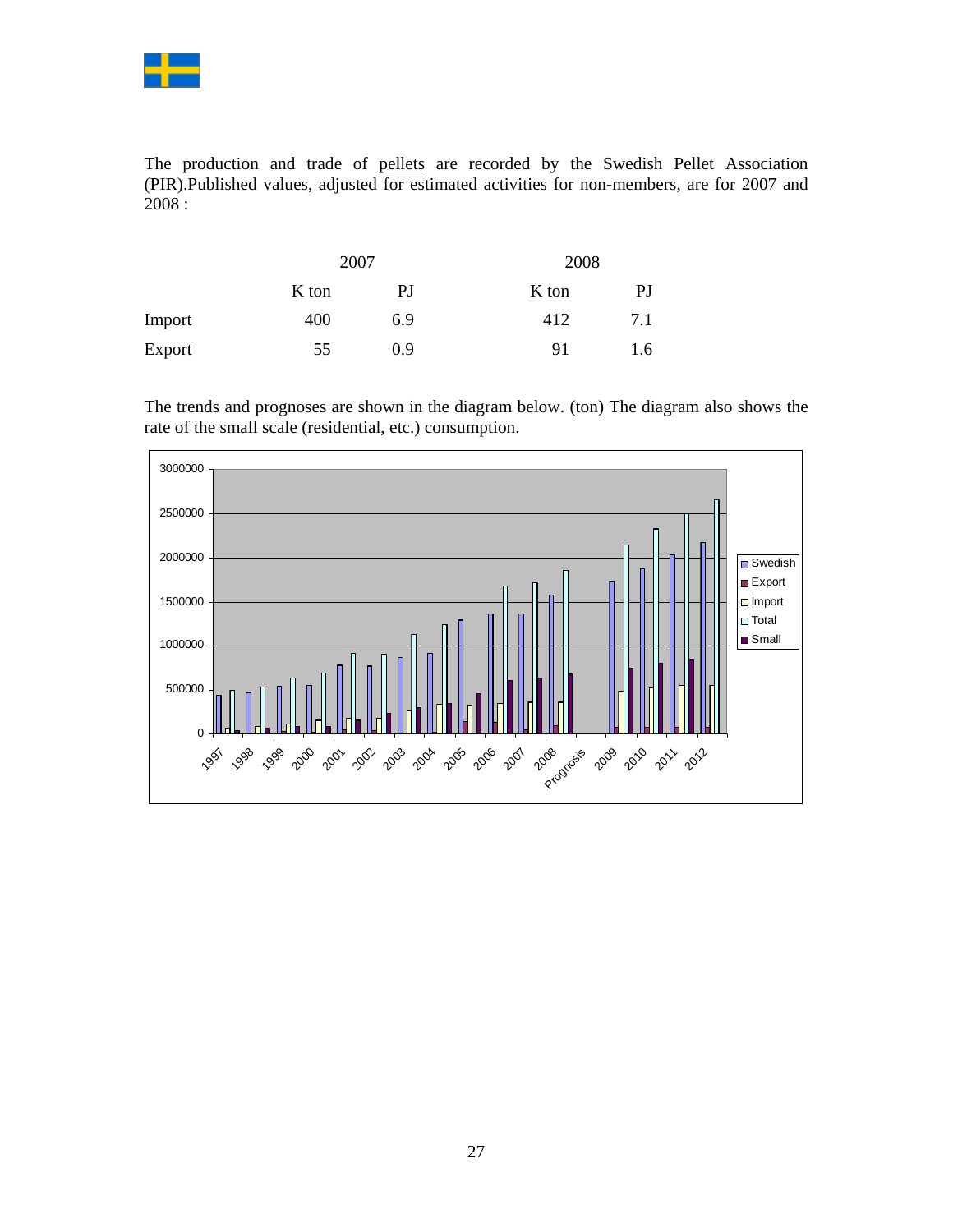

The official import statistics for propellant biofuel is not in conformity with the data presented by other sources, e.g. oil companies and vehicle companies. According to the latter, import of liquid biofuels, mainly ethanol was about 195 000 m3 in 2008. About 150 000 m3 was imported from Brazil.

Other liquid biofuels, such as tall-oil and residues from the food industry were imported in 2008 to an amount of about 7 PJ.

# **Origin**

The main part of the imported round wood and the chips in 2006 had its origin in the Baltic states and in Russia. To a large extent it was integrated in the harvesting and in the flow of wood to the Swedish forest industries.

Some years ago, wood residues, especially recovered wood fuels (RT) came from Germany and Holland. In later years, the major part of the flow of residues to Sweden emanates from the Baltic states.

In 2006, pellets were imported mainly from neighbouring countries in the east, Finland, Estonia and Latvia. However, the main single supplying country was Canada. Detailed data on quantities imported, broken down for supplying countries, are not available since than.

| Origin       | Kton $(2006)$ |
|--------------|---------------|
|              |               |
| Canada       | 130           |
| Latvia       | 99            |
| Finland      | 92            |
| Russia       | 47            |
| Estonia      | 46            |
| Poland       | 14            |
| Others       | 16            |
| <b>Total</b> | 445           |
| Source: PIR  |               |

For 2008, pellet import is reported to come from the following countries, listed after import quantities: Latvia, Russia, Finland, Estonia, Canada, Poland, and Portugal. Thus, Canada has lost her leading position since 2006. The Latvian top position can be explained by the fact that a substantial share of the Latvian pellet industry is owned and managed by Swedish companies.

Propellant biofuels, mainly ethanol have their origins in Brazil and in southern Europe. The ethanol from southern Europe is based on the wine industry while the Brazilian supply emanates from the sugar industry.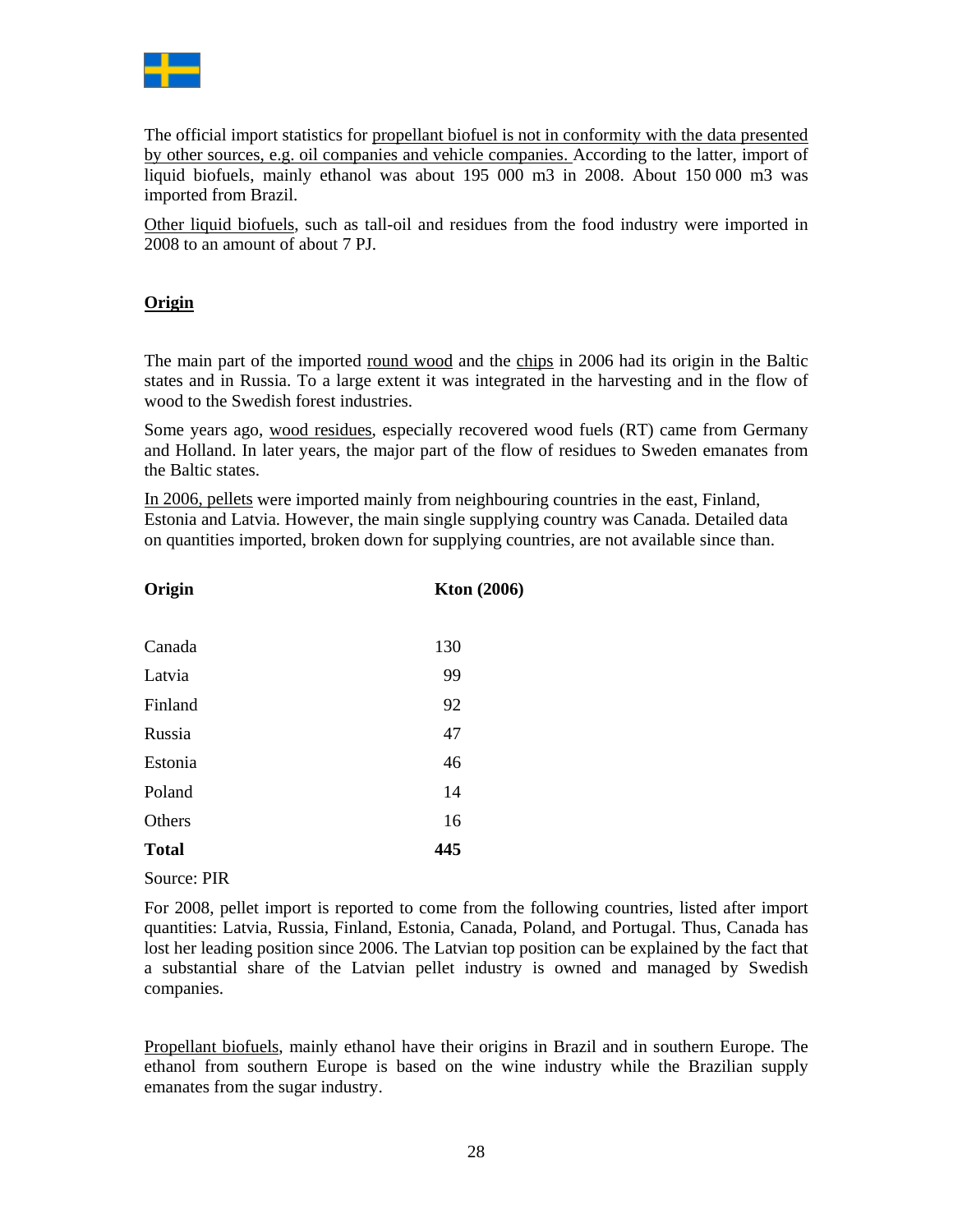

| Origin                            | Km3(2006) |                        |
|-----------------------------------|-----------|------------------------|
| Wine-ethanol, Mediterranean, etc. | 45        | (dehydrated in Sweden) |
| <b>Brazil</b>                     | 150       |                        |
| <b>Total</b>                      | 195       |                        |
| Source: SVEBIO                    |           |                        |

The import can be compared to the production capacity in Sweden

| From pulping liquor    | 15 |
|------------------------|----|
| Grain based production | 60 |

# **Trade structure**

The trade is organized and carried out in a variety of forms and patterns. There are several examples of long term contracts. Seasonal contracts are also common and so are spot contracts.

As mentioned above, some of the trade in round wood, chips and wood residues is captive, meaning that the entire chain is controlled by the end user or the national distributor. But other portions of the trade are performed in form of fob or CIF contracts, etc. either directly between producer and end user or involving one or several agents or other middle men.

Two different trends of emerging patterns could be noticed, namely (1) that the major users of imported biomass fuels tend to prefer buying biomass fuels in the same manner as they buy other types of fuel i.e. from established trade channels and based on well defined quality norms and classifications and (2) major producers and large end users sign contracts for biomass fuels that are suitable for the specific requirements of that particular end user. When the resource base for raw material widens due to increased general demand of biomass fuels, this trend would be further explored.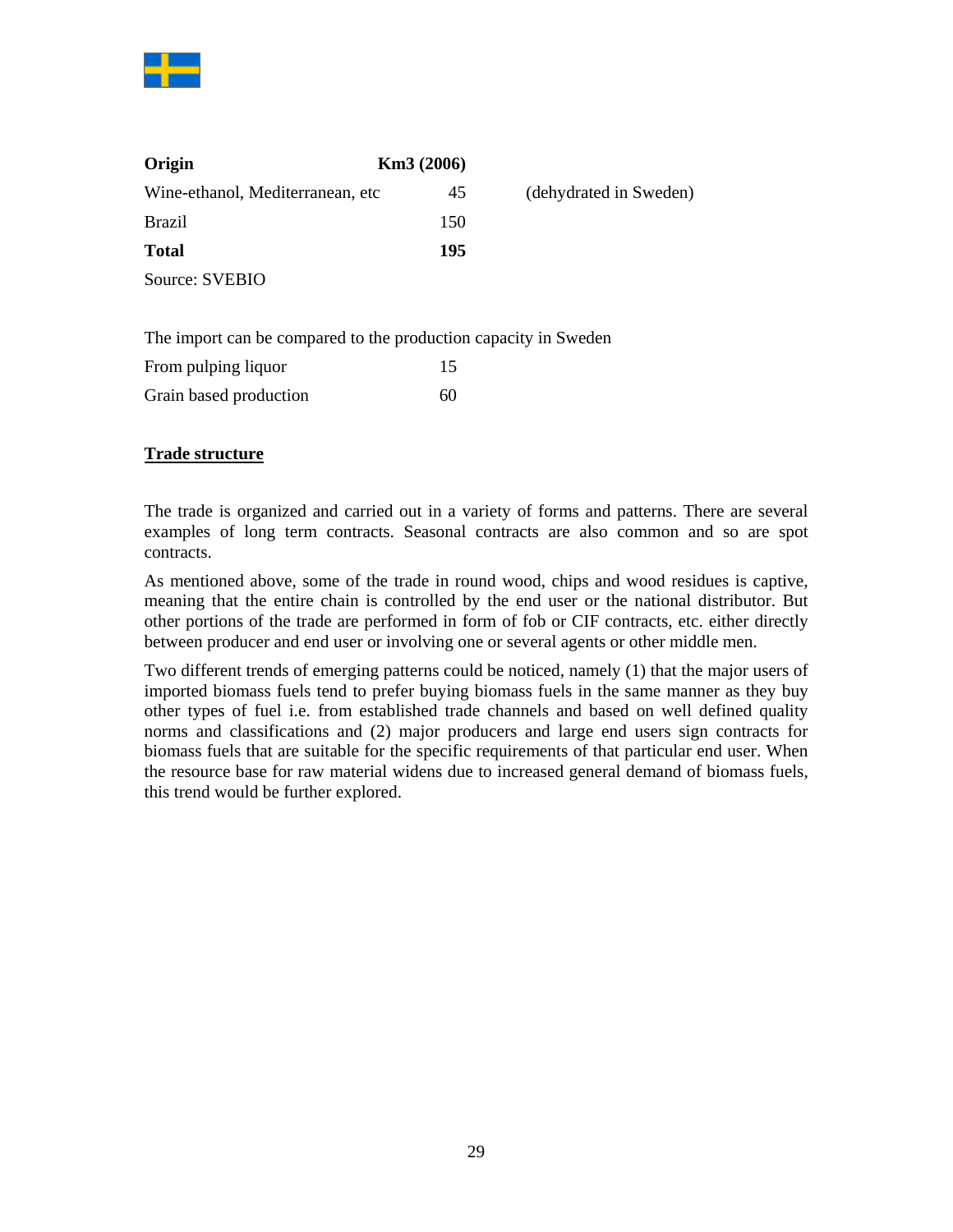

### **Drivers and barriers for and against trade**

A number of drivers have created favourable conditions for trade of biomass for energy i.e.

- Differences in policy incentives between countries
- Cost structures
- Drivers from a procurement perspective

**Policy incentives** have until recently been more favourable in Sweden then in the exporting countries (in the Swedish case, trade has up until now been dominated by import) making it attractive to move biomass from none or low bioenergy incentive countries to Sweden with high incentives. These positive policy incentives have been paired with a favourable **cost level** in the Baltic countries as well as in Russia. This and changed regulation in Holland and Germany has turned the focus of biomass sourcing toward east.

However, in the last year several of these conditions have changed. Supply of biomass raw material has tightened in the Baltic states, Finland and Poland, and the prices have increased to levels over and above the prices in the Swedish domestic market. The Russian export levies on round wood have been implemented although the final increase is not yet implemented. These factors have obviously directly and indirectly reduced the biomass fuel import to Sweden, but there are still no published statistical data available to illustrate the quantity and structure of that change.

From a **procurement** perspective there are a number of factors that are positive with import:

- Competitive fuel costs
- Risk distribution
- Negotiation power

The third point has been an important (but not transparent) factor for biomass import. Both forest industry companies and the major utilities are interested in keeping the prices of biomass as low as possible in the Swedish market. The forest industries want to safeguard their supply of cheap pulp-wood; the utilities want cheap biomass for fuel. Thus, import from other independent market has been a rational choice, even in cases when prices are higher for imported biomass. However, the turbulence regarding supply, prices and currencies, that has been experienced recently, has made most of the strategy logics above redundant.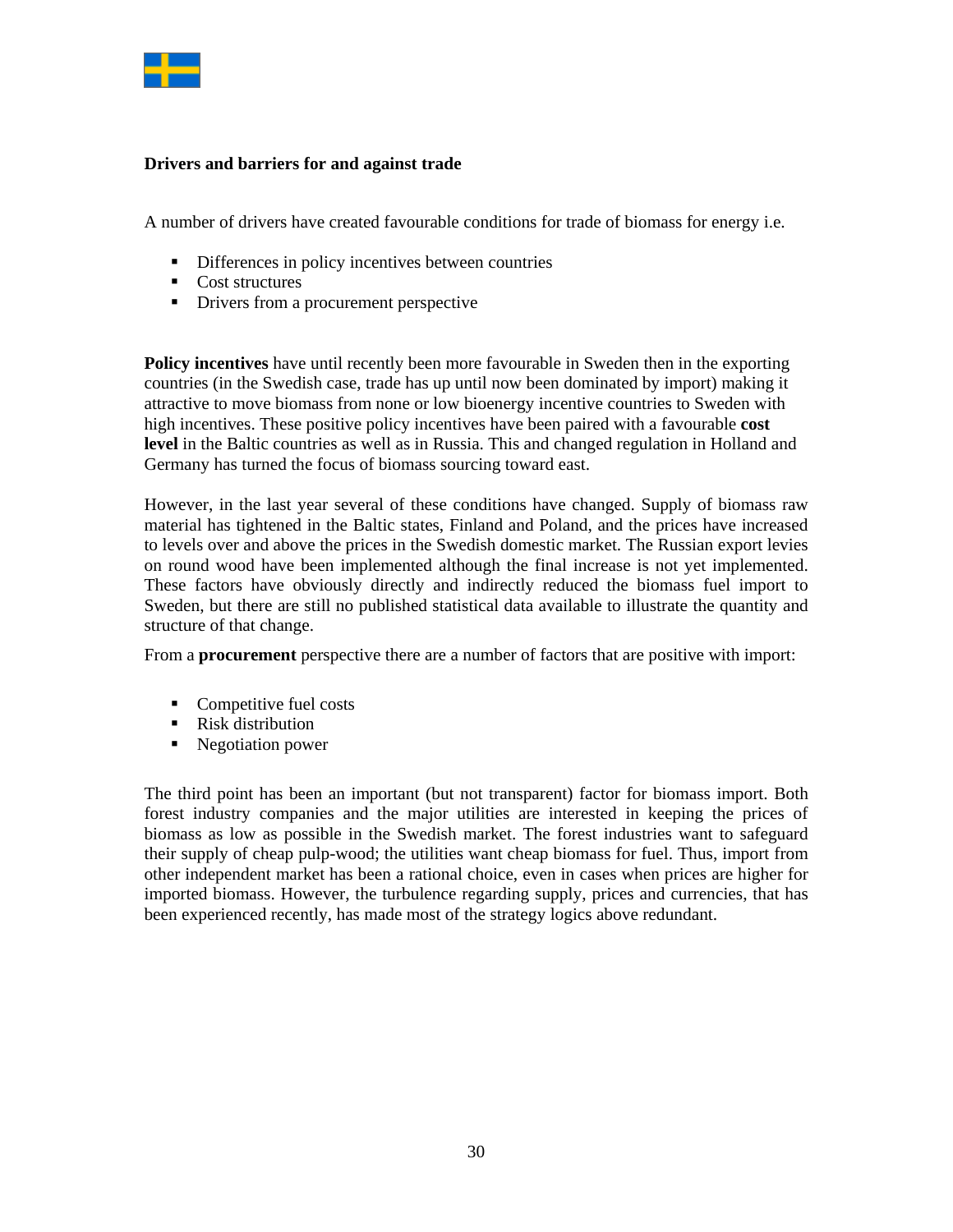

### **Barriers and obstacles.**

In the Swedish perspective three main types of barriers related to bioenergy trade are identified

- **Technical barriers**
- **Transport, mainly shipping barriers**
- Ouotas

Technical barriers have their roots in difficulties to describe and measure quality and energy content in adequate and efficient ways. As uses and applications for biomass fuels has widened and become more diversified more technical issues have been included, e.g. regarding contamination, durability, storability, and health risks. One specific issue is the measures applied in the biomass trade. In forestry and agriculture it is part of the professional skill to be able to handle a range of various measures, developed for different purposes. However, these measures have proven to be confusing, when applied in the energy sector. A need to simplify and to increase the transparency of the measure systems is apparent. "Energy content" and/or "dry substance base" (Am. odt) seem to be the solution for the future.

There are a number of cost driving aspects of **shipping** biomass for energy. The harbour facilities are often not equipped in fashions that enable cost efficient handling and storage of the products. In addition to that, there are only few units of the shipping fleet, which are specially designed for efficient shipping of biomass for energy. These problems are less severe for liquid biofuels as existing technology for oil, etc. can be used.

 Bio-energy trade is generally carried out within unrestricted and free trade principles. One exception from that policy is the import of fuel ethanol to Sweden which for a long time was regulated in form of **quotas**. which of course limited the possible import volumes. At present the rules regarding import of fuel ethanol are subject to intensive political discussions. On the policy level Sweden's position is trade liberal. One example of that is the bilateral ethanol agreement with Brazil. However, the need to follow EU rules, and the existence of strong internal pressure groups, who argue for protection of internal production, may lead to modifications of the general policy. The difference between the parts could be explained by the notion that ethanol traditionally is regarded to be an agricultural product and consequently should fall under the Common Agriculture Programme (CAP)

However, the Swedish long term policy is to establish free trade within the entire energy sector, including propellant fuels. At several occasions representatives of the Alliance Government have taken initiatives e.g. within the EU to get support for that policy.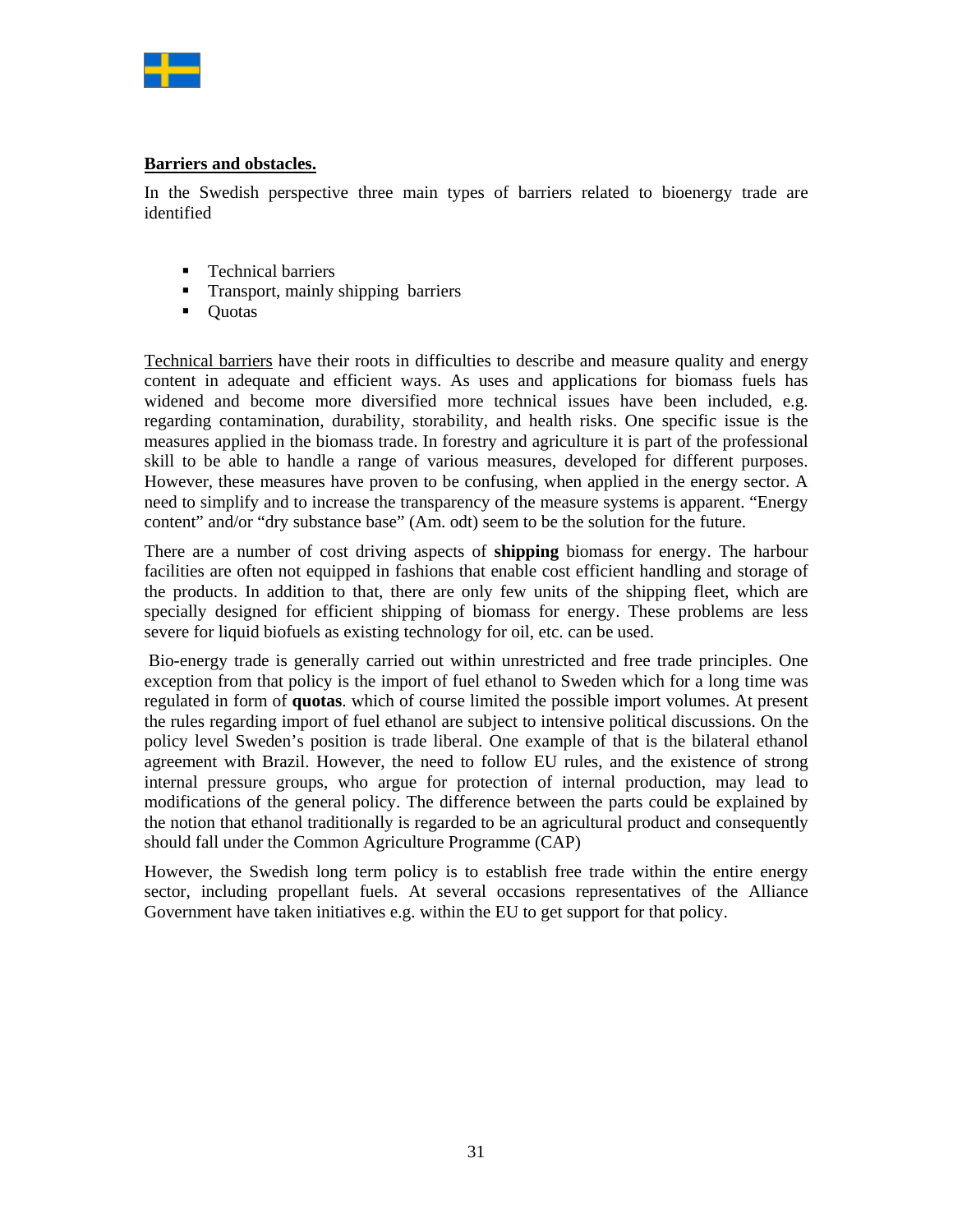

### **Trends and development**

Four major trade trends are identified, namely:

- From local to regional and now more international
- From demand in Sweden to demand in other parts of Europe
- Increasing quality concern
- " "Free" competition for biomass

From local to regional and now more international

The bioenergy sector in Sweden started as local demand/supply in the late 1970-ies and 1980 ies. In the 1990-ies energy utilities started a regional markets for biomass e.g. by shipping biomass from surplus areas in northern Sweden to plants in the major cities. That trade developed soon to import of cheap recycled demolished wood from Holland and Germany and thereafter to import of wood chips from the Baltic states. Now steps are taken to an international market in which prices of biomass for energy are set in competition with products from sources far away, e.g. from south of Europe as well as from North and South America.

From demand in Sweden to demand in other parts of Europe.

Some years ago Sweden was pretty much alone when it came to demand for imported biomass for energy. This created a favourable situation with low prices and reliable sourcing. Now, as the demand in other parts of Europe are emerging and the cost structure in the east Baltic region is rising, the low cost arguments for imports are diminishing. The imported biomass is often more expensive than domestic biomass.

### Increasing quality concern

The process of increased use of bioenergy in various applications and a simultaneous process of widening the resource base to other types of biomass have led to focussing quality issues. This is generally appearing in all applications of biomass fuels but varying with different combustion technologies, size, requirements for accessibility, etc.. For example, the number of user of wood pellets for small scale domestic heat generation is increasing rather fast. In the early stages of that application most users were enthusiasts and hence prepared to handle minor disturbances themselves, and to identify an adequate pellet quality to suit their equipment. However, now new users are expecting to get similar technical performance from their pellet burning equipment than from oil or electricity heaters. They also want cheap fuels, which sometimes mean that their chosen pellets are unsuitable for their application. Similar examples are abundant for chips and demolition wood.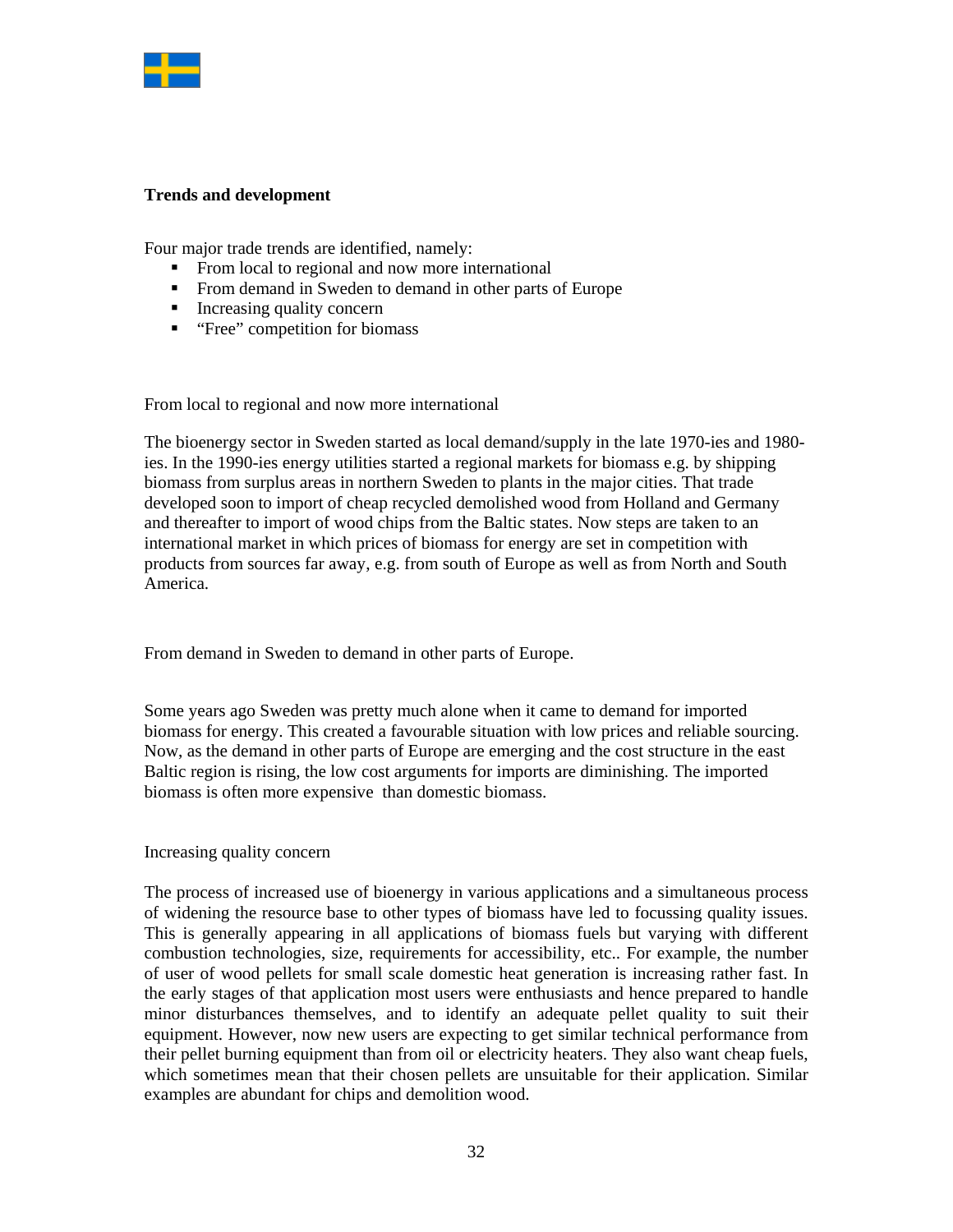

For ethanol, however, the quality norms have been very strict already from the start of the import for fuel applications. In the introduction of new fuel and in the further development of existing bio-energy systems, quality aspects nowadays form an integral part of the work.

#### "Free" competition for biomass

For many years the forest industry companies have applied a strategy aiming at protecting their pulp wood supply from competition from the energy sector. This was done in various ways: by lobbying, by using their harvesting and acquisition organizations, by development of supply technology and organization for harvesting of non-industrial biomass ("grot", branches and tops) and by PR-activities towards forest owners and the public. In recent years, led by independent forest companies like Sveaskog and Skogssällskapet, but also some forest contractors, technologies and organizations to harvest forest biomass solely for fuel have been developed, disregarding the fact that some of that biomass comprise traditional "pulp-wood". As these methods in certain applications proved to produce cheaper wood-fuels with higher quality, the methods have been widely spread, supported by the rapid increase in demand for forest fuels. Most pulp&paper companies now seem to accept that the "fibre surplus" in the Swedish forests would be utilized by the energy sector rather than being a potential base for expansion of the pulp&paper industry. Contributing factors for the change in thinking is of course the new predictions of lower future demand for long fibre wood pulp, and the fact that pulp&paper companies make good profit from their internal "green energy" generation. Thus, even if the forest resource market also in future will be oligopolistic it will become more competitive and liberal. It will increase opportunities for biomass trade, especially from south Sweden to western Europe.

### **General policy towards biomass trade**

In Sweden, the policy towards import and export of biomass for energy is trade liberal. There are very little of quotas and other limitations to imports. In addition to a trade liberal policy the general energy policy is very much pro-bioenergy. This has enhanced the competitiveness of biomass for energy compared to competing fossil energy sources and other energy generation technologies. Especially the CO2 taxation has had a decisive impact.

Pro-trade and pro-bioenergy policies have created the needed framework for trade of fuel from biomass. So far the flows have predominantly been inwards but with increasing demand in the rest of Europe and higher costs emerging in the eastern Baltic region and Russia, drivers might be on the edge to shift the direction of the trade.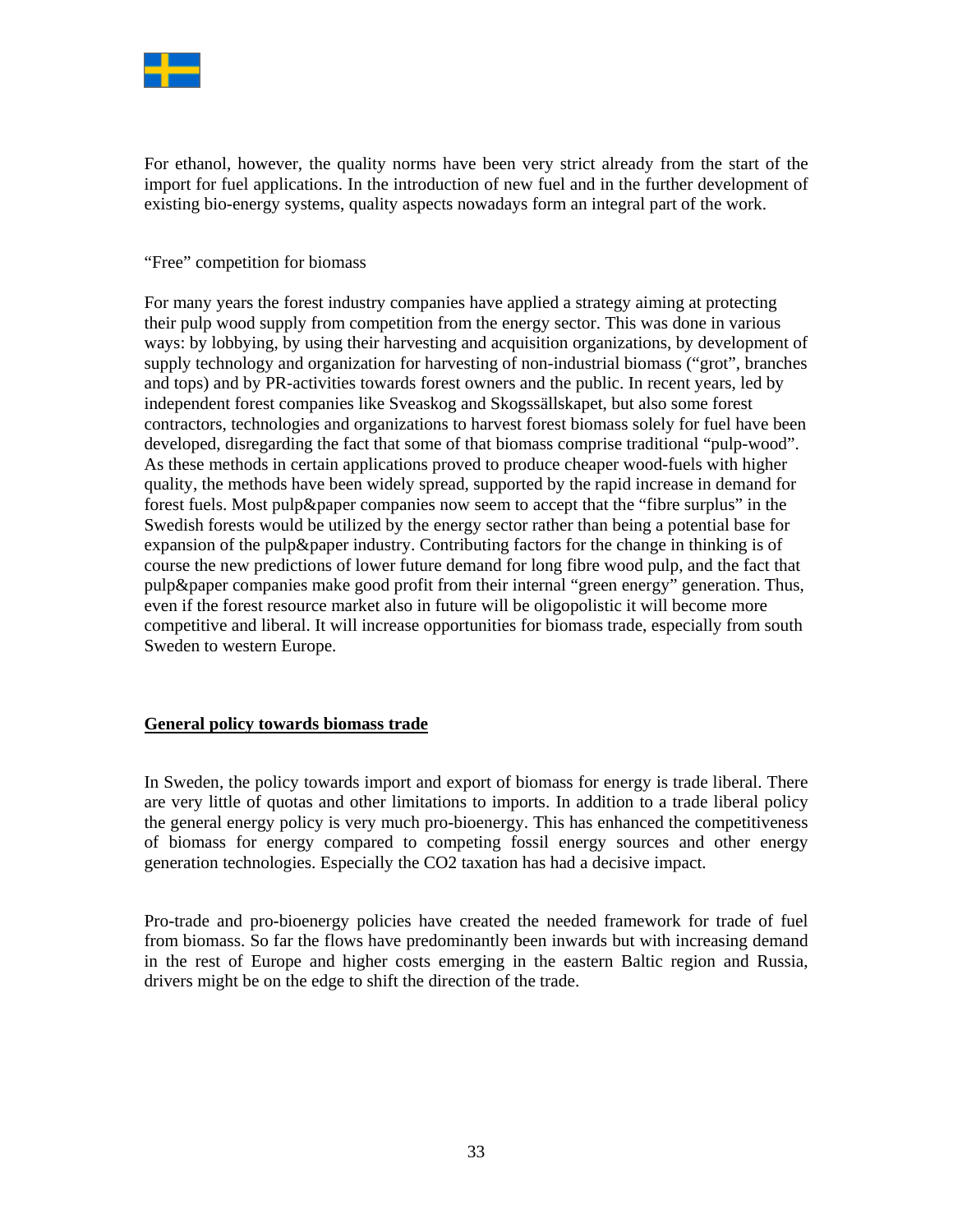

# **Key issues for further development**

Four key elements are identified that need to be in place in order to facilitate an increasing international trade of biomass for energy, namely:

- **Increased demand for bioenergy**
- **Liberal trade policy**
- **Efficient logistic systems**
- Prevent powerful actors, potential losers, to block or disturb a viable development.